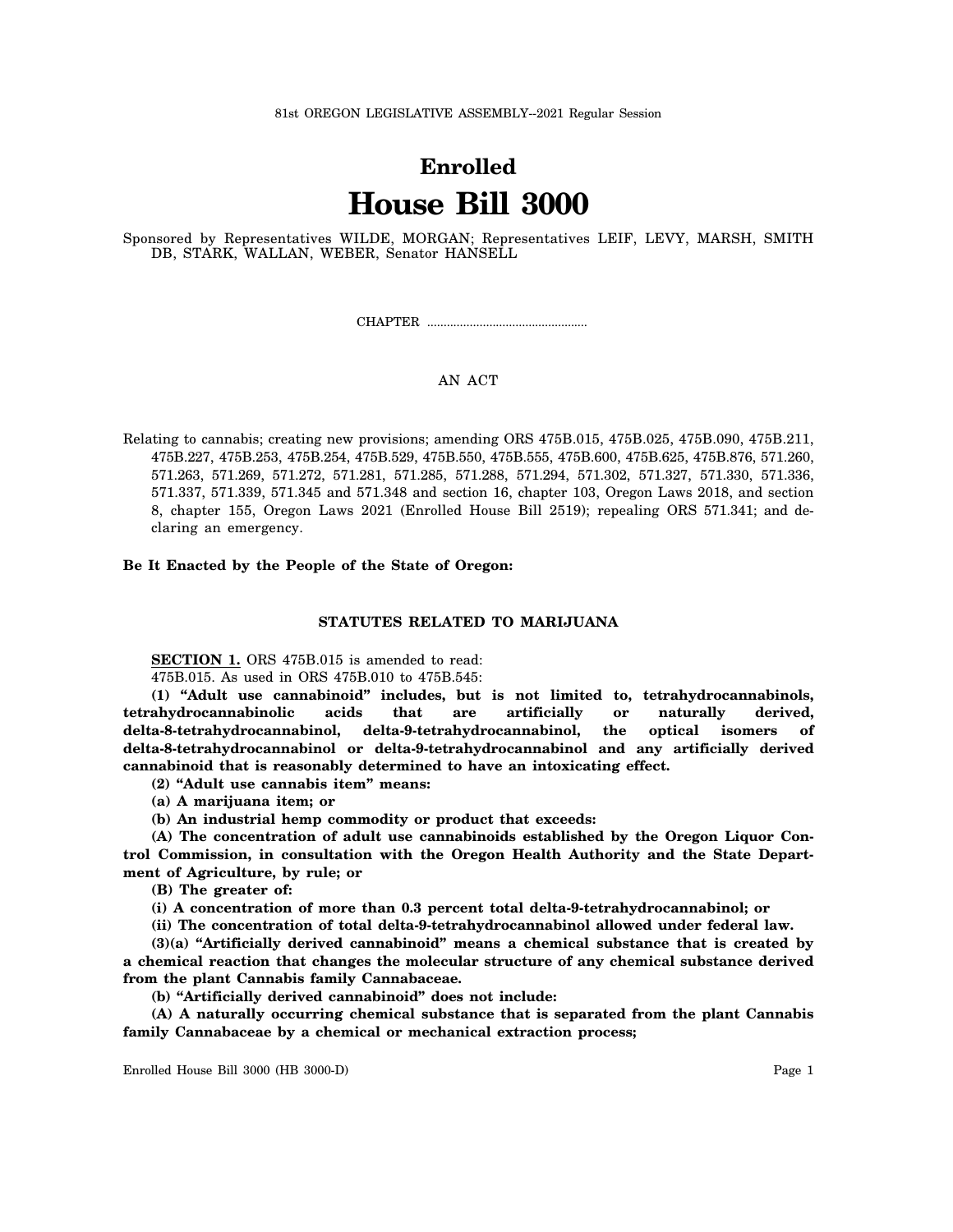**(B) Cannabinoids that are produced by decarboxylation from a naturally occurring cannabinoid acid without the use of a chemical catalyst; or**

**(C) Any other chemical substance identified by the commission, in consultation with the authority and the department, by rule.**

[*(1)*] **(4)** "Cannabinoid" means any of the chemical compounds that are the active constituents derived from marijuana.

[*(2)*] **(5)** "Cannabinoid concentrate" means a substance obtained by separating cannabinoids from marijuana by:

(a) A mechanical extraction process;

(b) A chemical extraction process using a nonhydrocarbon-based solvent, such as water, vegetable glycerin, vegetable oils, animal fats, isopropyl alcohol or ethanol;

(c) A chemical extraction process using carbon dioxide, provided that the process does not involve the use of high heat or pressure; or

(d) Any other process identified by the [*Oregon Liquor Control*] commission, in consultation with the [*Oregon Health*] authority, by rule.

[*(3)*] **(6)** "Cannabinoid edible" means food or potable liquid into which a cannabinoid concentrate, cannabinoid extract or dried marijuana leaves or flowers have been incorporated.

[*(4)*] **(7)** "Cannabinoid extract" means a substance obtained by separating cannabinoids from marijuana by:

(a) A chemical extraction process using a hydrocarbon-based solvent, such as butane, hexane or propane;

(b) A chemical extraction process using carbon dioxide, if the process uses high heat or pressure; or

(c) Any other process identified by the commission, in consultation with the authority, by rule.

[*(5)(a)*] **(8)(a)** "Cannabinoid product" means a cannabinoid edible and any other product intended for human consumption or use, including a product intended to be applied to the skin or hair, that contains cannabinoids or dried marijuana leaves or flowers.

(b) "Cannabinoid product" does not include:

(A) Usable marijuana by itself;

(B) A cannabinoid concentrate by itself;

(C) A cannabinoid extract by itself; or

(D) Industrial hemp[*, as defined in ORS 571.269*].

[*(6)*] **(9)** "Consumer" means a person who purchases, acquires, owns, holds or uses marijuana items other than for the purpose of resale.

[*(7)*] **(10)** "Deliver" means the actual, constructive or attempted transfer from one person to another of a marijuana item, whether or not there is an agency relationship.

**(11) "Delta-9-tetrahydrocannabinol" or "delta-9-THC" means (6aR,10aR)-6,6,9-trimethyl-3-pentyl-6a,7,8,10a-tetrahydro-6H- benzo[c]chromen-1-ol.**

**(12) "Delta-9-tetrahydrocannabinolic acid" or "delta-9-THCA" means (6aR,10aR)-1-hydroxy-6,6,9-trimethyl-3-pentyl-6a,7,8,10a-tetrahydro-6H-benzo[c]chromene-2 carboxylic acid.**

[*(8)*] **(13)** "Designated primary caregiver" has the meaning given that term in ORS 475B.791.

[*(9)(a)*] **(14)(a)** "Financial consideration" means value that is given or received either directly or indirectly through sales, barter, trade, fees, charges, dues, contributions or donations.

(b) "Financial consideration" does not include marijuana, cannabinoid products or cannabinoid concentrates that are delivered within the scope of and in compliance with ORS 475B.301.

[*(10)*] **(15)** "Homegrown" means grown by a person 21 years of age or older for noncommercial purposes.

[*(11)*] **(16)** "Household" means a housing unit and any place in or around a housing unit at which the occupants of the housing unit are producing, processing, possessing or storing homegrown marijuana, cannabinoid products, cannabinoid concentrates or cannabinoid extracts.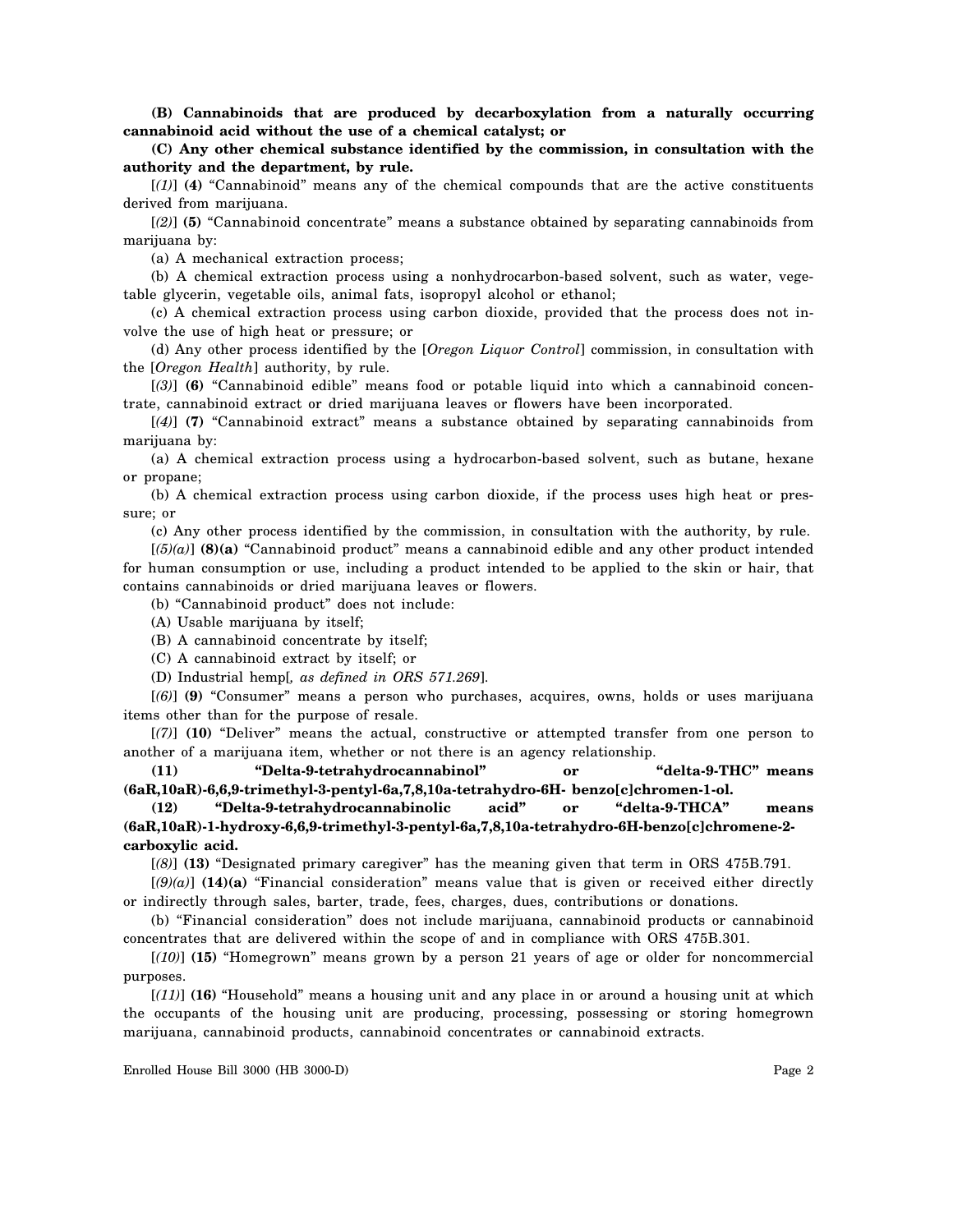[*(12)*] **(17)** "Housing unit" means a house, an apartment or a mobile home, or a group of rooms or a single room that is occupied as separate living quarters, in which the occupants live and eat separately from any other persons in the building and that has direct access from the outside of the building or through a common hall.

[*(13)*] **(18)** "Immature marijuana plant" means a marijuana plant that is not flowering.

**(19) "Industrial hemp" has the meaning given that term in ORS 571.269.**

[*(14)*] **(20)** "Licensee" means a person that holds a license issued under ORS 475B.070, 475B.090, 475B.100 or 475B.105.

[*(15)*] **(21)** "Licensee representative" means an owner, director, officer, manager, employee, agent or other representative of a licensee, to the extent that the person acts in a representative capacity.

[*(16)(a)*] **(22)(a)** "Manufacture" means producing, propagating, preparing, compounding, converting or processing a marijuana item, either directly or indirectly, by extracting from substances of natural origin.

(b) "Manufacture" includes any packaging or repackaging of a marijuana item or the labeling or relabeling of a container containing a marijuana item.

[*(17)(a)*] **(23)(a)** "Marijuana" means the plant Cannabis family Cannabaceae, any part of the plant Cannabis family Cannabaceae and marijuana seeds.

(b) "Marijuana" does not include:

(A) Industrial hemp[*, as defined in ORS 571.269*]; or

(B) Prescription drugs, as that term is defined in ORS 689.005, including those containing one or more cannabinoids, that are approved by the United States Food and Drug Administration and dispensed by a pharmacy, as defined in ORS 689.005.

[*(18)*] **(24)** "Marijuana flowers" means the flowers of the plant genus Cannabis within the plant family Cannabaceae.

[*(19)*] **(25)** "Marijuana items" means marijuana, cannabinoid products, cannabinoid concentrates and cannabinoid extracts.

[*(20)*] **(26)** "Marijuana leaves" means the leaves of the plant genus Cannabis within the plant family Cannabaceae.

[*(21)*] **(27)** "Marijuana processor" means**:**

**(a)** A person that processes marijuana items in this state[*.*]**; or**

**(b) A person that holds a license issued under ORS 475B.090 and processes industrial hemp commodities or products pursuant to ORS 571.336.**

[*(22)*] **(28)** "Marijuana producer" means a person that produces marijuana in this state.

[*(23)*] **(29)** "Marijuana retailer" means a person that sells marijuana items to a consumer in this state.

[*(24)(a)*] **(30)(a)** "Marijuana seeds" means the seeds of the plant Cannabis family Cannabaceae.

(b) "Marijuana seeds" does not include the seeds of industrial hemp[*, as defined in ORS 571.269*].

[*(25)*] **(31)** "Marijuana wholesaler" means a person that purchases marijuana items in this state for resale to a person other than a consumer.

[*(26)*] **(32)** "Mature marijuana plant" means a marijuana plant that is not an immature marijuana plant.

[*(27)*] **(33)** "Medical grade cannabinoid product, cannabinoid concentrate or cannabinoid extract" means a cannabinoid product, cannabinoid concentrate or cannabinoid extract that has a concentration of [*tetrahydrocannabinol*] **adult use cannabinoids** that is permitted under ORS 475B.625 in a single serving of the cannabinoid product, cannabinoid concentrate or cannabinoid extract for consumers who hold a valid registry identification card issued under ORS 475B.797.

[*(28)*] **(34)** "Medical purpose" means a purpose related to using usable marijuana, cannabinoid products, cannabinoid concentrates or cannabinoid extracts to mitigate the symptoms or effects of a debilitating medical condition, as defined in ORS 475B.791.

[*(29)*] **(35)** "Noncommercial" means not dependent or conditioned upon the provision or receipt of financial consideration.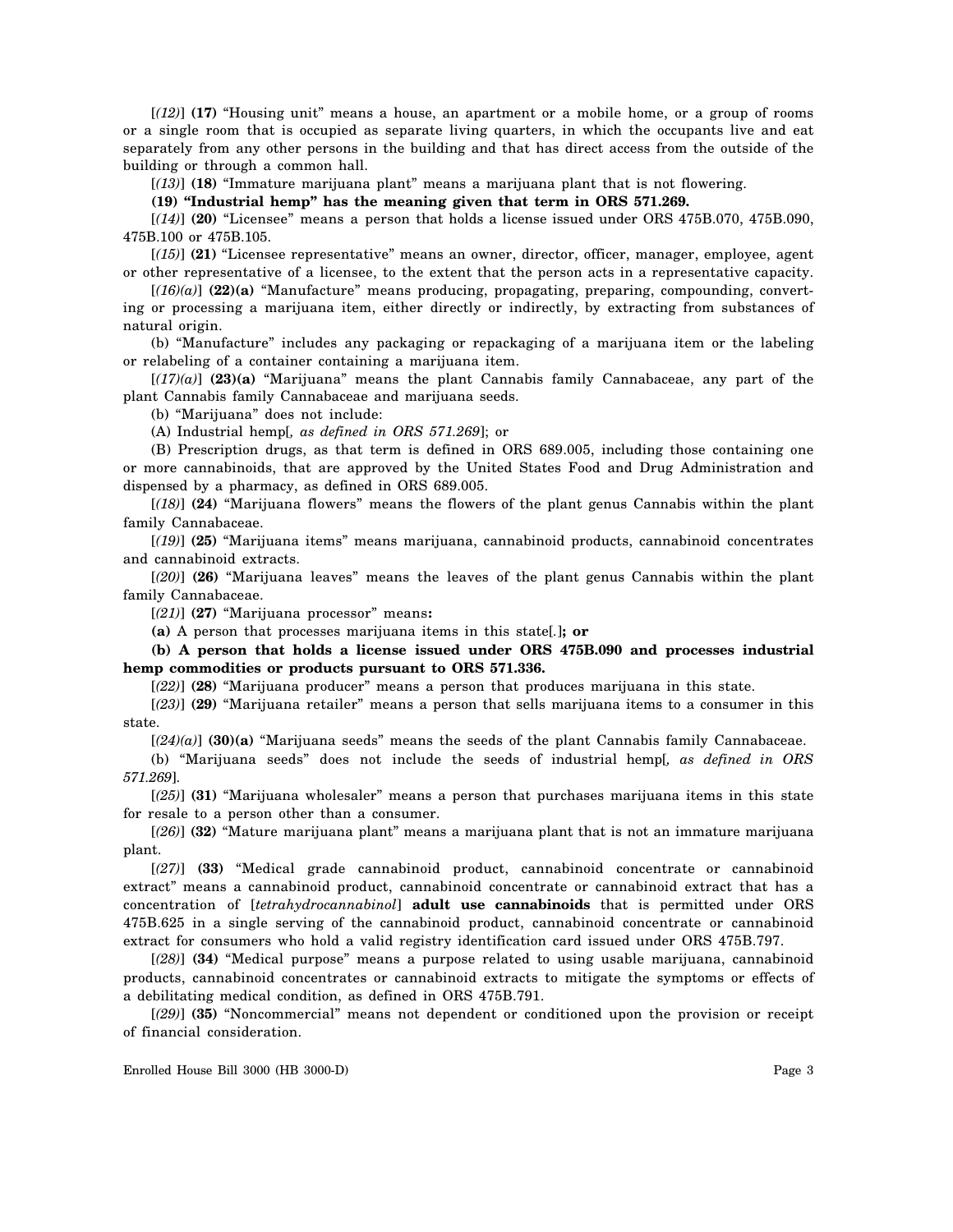$[(30)(a)]$  **(36)(a)** "Premises" includes the following areas of a location licensed under ORS 475B.010 to 475B.545:

(A) All public and private enclosed areas at the location that are used in the business operated at the location, including offices, kitchens, rest rooms and storerooms;

(B) All areas outside a building that the commission has specifically licensed for the processing, wholesale sale or retail sale of marijuana items; and

(C) For a location that the commission has specifically licensed for the production of marijuana outside a building, that portion of the location used to produce marijuana.

(b) "Premises" does not include a primary residence.

[*(31)(a)*] **(37)(a)** "Processes" means the processing, compounding or conversion of**:**

**(A)** Marijuana into cannabinoid products, cannabinoid concentrates or cannabinoid extracts[*.*]**; or**

**(B) Pursuant to ORS 571.336, industrial hemp or industrial hemp commodities or products into industrial hemp commodities or products that contain cannabinoids and are intended for human consumption or use.**

(b) "Processes" does not include packaging or labeling.

[*(32)(a)*] **(38)(a)** "Produces" means the manufacture, planting, cultivation, growing or harvesting of marijuana.

(b) "Produces" does not include:

(A) The drying of marijuana by a marijuana processor, if the marijuana processor is not otherwise producing marijuana; or

(B) The cultivation and growing of an immature marijuana plant by a marijuana processor, marijuana wholesaler or marijuana retailer if the marijuana processor, marijuana wholesaler or marijuana retailer purchased or otherwise received the plant from a licensed marijuana producer.

[*(33)*] **(39)** "Propagate" means to grow immature marijuana plants or to breed or produce marijuana seeds.

[*(34)*] **(40)** "Public place" means a place to which the general public has access and includes, but is not limited to, hallways, lobbies and other parts of apartment houses and hotels not constituting rooms or apartments designed for actual residence, and highways, streets, schools, places of amusement, parks, playgrounds and areas used in connection with public passenger transportation.

[*(35)*] **(41)** "Registry identification cardholder" has the meaning given that term in ORS 475B.791.

**(42) "Total delta-9-tetrahydrocannabinol" or "total delta-9-THC" means the sum of the concentration or mass of delta-9-THCA multiplied by 0.877 plus the concentration or mass of delta-9-THC.**

[*(36)(a)*] **(43)(a)** "Usable marijuana" means the dried leaves and flowers of marijuana.

(b) "Usable marijuana" does not include:

(A) Marijuana seeds;

(B) The stalks and roots of marijuana; or

(C) Waste material that is a by-product of producing or processing marijuana.

**SECTION 2.** ORS 475B.025 is amended to read:

475B.025. (1) The Oregon Liquor Control Commission has the duties, functions and powers specified in ORS 475B.010 to 475B.545 and the powers necessary or proper to enable the commission to carry out the commission's duties, functions and powers under ORS 475B.010 to 475B.545. The jurisdiction, supervision, duties, functions and powers of the commission extend to any person that produces, processes, transports, delivers, sells or purchases a marijuana item in this state. The commission may sue and be sued.

(2) The duties, functions and powers of the commission specified in ORS 475B.010 to 475B.545 include the following:

(a) To regulate the production, processing, transportation, delivery, sale and purchase of marijuana items in accordance with the provisions of ORS 475B.010 to 475B.545.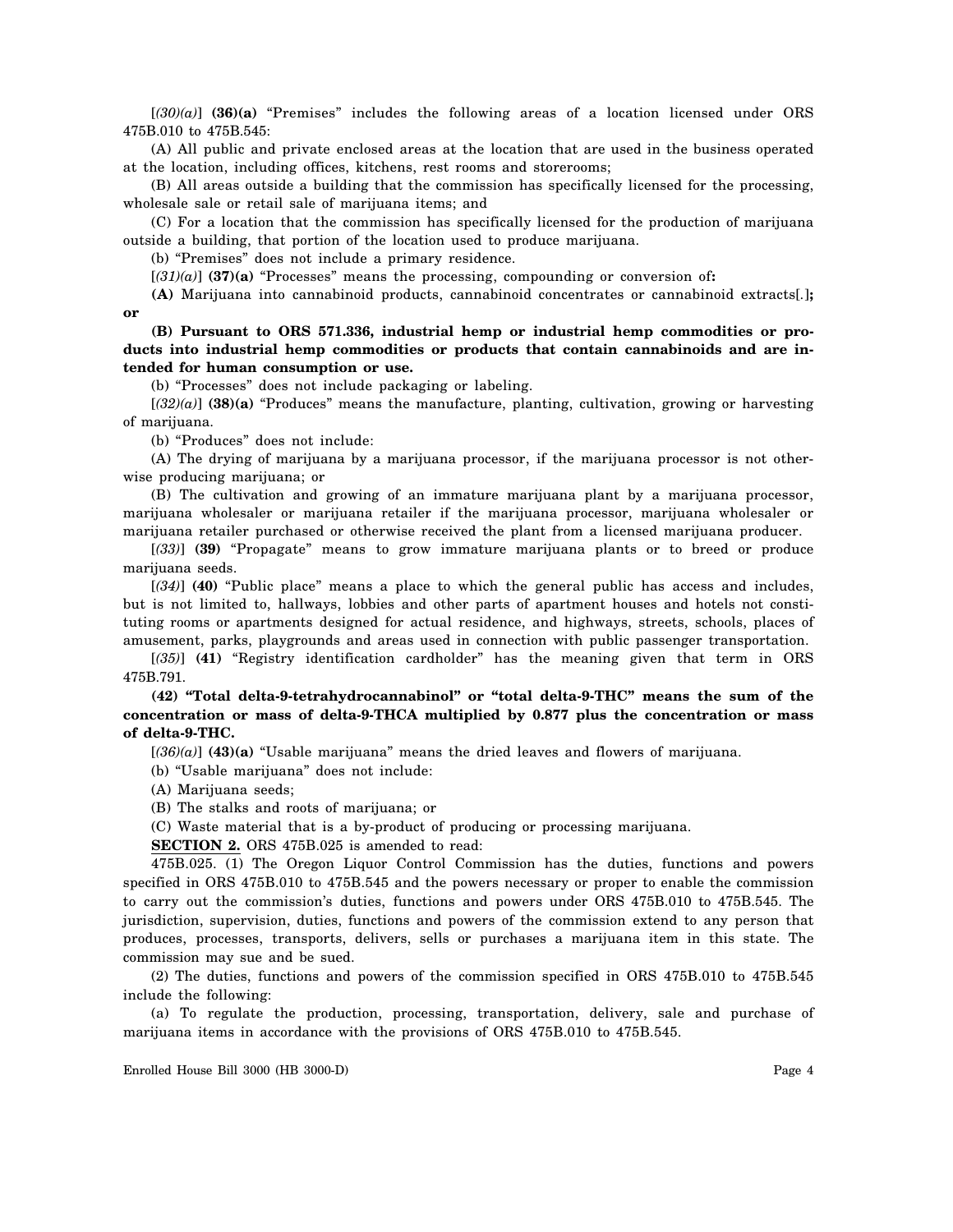(b) To issue, renew, suspend, revoke or refuse to issue or renew licenses for the production, processing or sale of marijuana items, or other licenses related to the consumption of marijuana items, and to permit, in the commission's discretion, the transfer of a license between persons.

(c) To adopt, amend or repeal rules as necessary to carry out the intent and provisions of ORS 475B.010 to 475B.545, including rules that the commission considers necessary to protect the public health and safety.

(d) To exercise all powers incidental, convenient or necessary to enable the commission to administer or carry out the provisions of ORS 475B.010 to 475B.545 or any other law of this state that charges the commission with a duty, function or power related to marijuana. Powers described in this paragraph include, but are not limited to:

(A) Issuing subpoenas;

(B) Compelling the attendance of witnesses;

(C) Administering oaths;

(D) Certifying official acts;

(E) Taking depositions as provided by law;

(F) Compelling the production of books, payrolls, accounts, papers, records, documents and testimony; and

(G) Establishing fees in addition to the application, licensing and renewal fees described in ORS 475B.070, 475B.090, 475B.100 and 475B.105, provided that any fee established by the commission is reasonably calculated not to exceed the cost of the activity for which the fee is charged.

(e) To adopt rules regulating and prohibiting advertising marijuana items in a manner:

(A) That is appealing to minors;

(B) That promotes excessive use;

(C) That promotes illegal activity; or

(D) That otherwise presents a significant risk to public health and safety.

(f) To regulate the use of marijuana items for other purposes as deemed necessary or appropriate by the commission.

(g) To establish pilot programs, of not more than three years in duration, to expand access to marijuana for medical use for registry identification cardholders and designated primary caregivers, as defined in ORS 475B.791.

**(h) To regulate the processing, transportation, delivery, sale and purchase of artificially derived cannabinoids in accordance with the provisions of ORS 475B.010 to 475B.545.**

(3) Fees collected pursuant to subsection  $(2)(d)(G)$  of this section shall be deposited in the Marijuana Control and Regulation Fund established under ORS 475B.296.

**SECTION 3.** ORS 475B.090 is amended to read:

475B.090. (1) The processing of marijuana items is subject to regulation by the Oregon Liquor Control Commission.

(2) A marijuana processor must have a processor license issued by the commission for the premises at which marijuana items are processed. To hold a processor license under this section, a marijuana processor:

(a) Must apply for a license in the manner described in ORS 475B.040;

(b) Must provide proof that the applicant is 21 years of age or older;

(c) If the marijuana processor processes marijuana extracts[*,*] **or industrial hemp extracts, as defined in ORS 571.269,** may not be located in an area zoned exclusively for residential use; and

(d) Must meet the requirements of any rule adopted by the commission under subsection (3) of this section.

(3) The commission shall adopt rules that:

(a) Require a marijuana processor to annually renew a license issued under this section;

(b) Establish application, licensure and renewal of licensure fees for marijuana processors;

(c) Require marijuana processed by a marijuana processor to be tested in accordance with ORS 475B.555;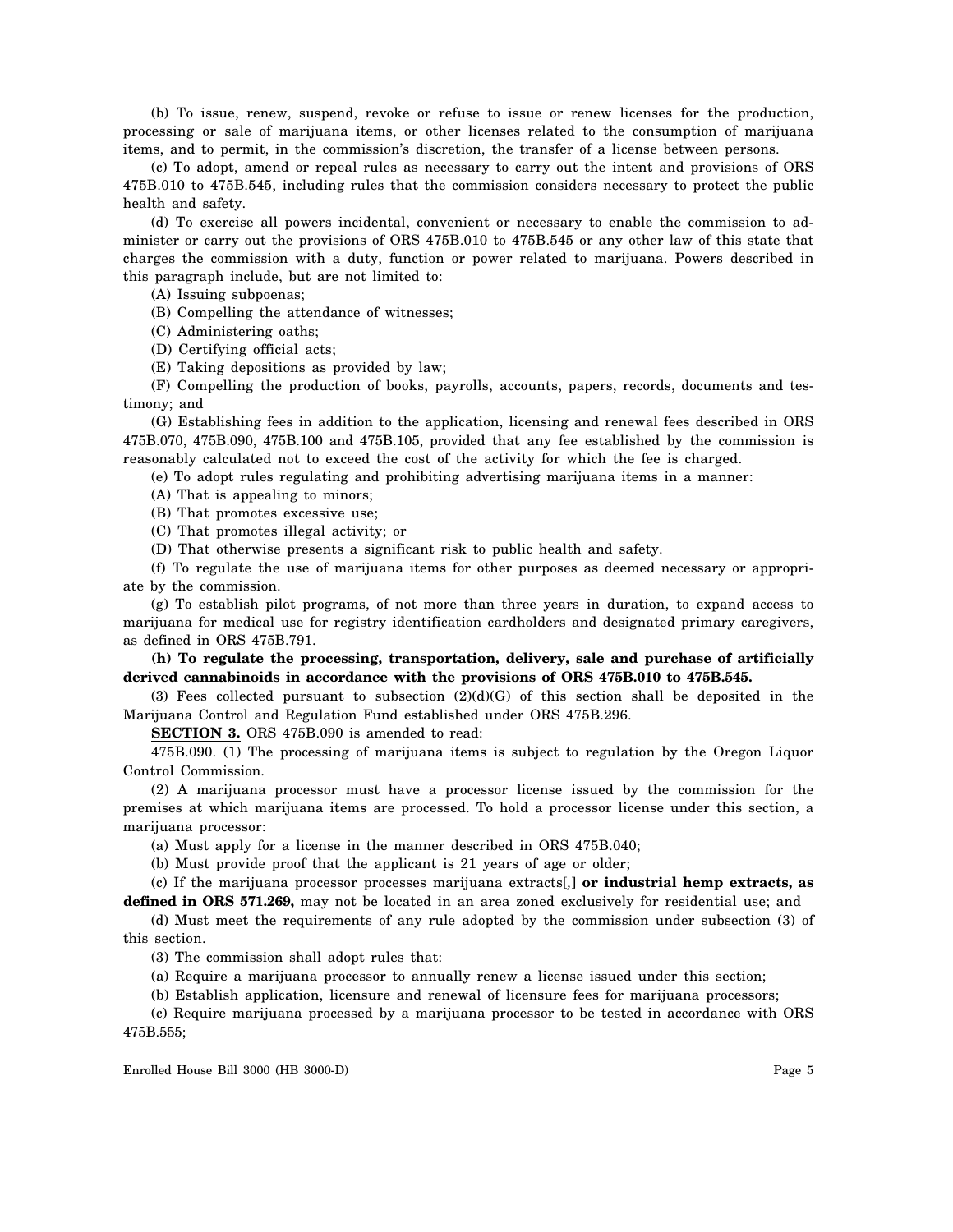# **(d) Require industrial hemp commodities and products processed by a marijuana processor to meet any requirements for industrial hemp commodities or products established under ORS 571.260 to 571.348 or rules adopted under ORS 571.260 to 571.348;**

[*(d)*] **(e)** Allow a marijuana processor registered under ORS 475B.139 to process marijuana and usable marijuana into medical grade cannabinoid products, cannabinoid concentrates and cannabinoid extracts in the same manner that rules adopted under ORS 475B.010 to 475B.545 allow a marijuana processor to process marijuana and usable marijuana into general use cannabinoid products, cannabinoid concentrates and cannabinoid extracts, excepting those circumstances where differentiating between the processing of medical grade cannabinoid products, cannabinoid concentrates and cannabinoid extracts and the processing of general use cannabinoid products, cannabinoid concentrates and cannabinoid extracts is necessary to protect the public health and safety; and

[*(e)*] **(f)** Require a marijuana processor to meet any public health and safety standards and industry best practices established by the commission by rule related to:

(A) Cannabinoid edibles;

(B) Cannabinoid concentrates;

(C) Cannabinoid extracts; and

(D) Any other type of cannabinoid product **or industrial hemp commodity or product** identified by the commission by rule.

(4) Fees adopted under subsection (3)(b) of this section:

(a) May not exceed, together with other fees collected under ORS 475B.010 to 475B.545, the cost of administering ORS 475B.010 to 475B.545; and

(b) Shall be deposited in the Marijuana Control and Regulation Fund established under ORS 475B.296.

**SECTION 4.** ORS 475B.211 is amended to read:

475B.211. Except for a marijuana retailer registered under ORS 475B.146 to sell or deliver marijuana items to a registry identification cardholder who is 18 years of age or older **or as allowed pursuant to ORS 475B.785 to 475B.949**, a [*licensee or licensee representative*] **person** may not sell or deliver [*a marijuana item*] **an adult use cannabis item** to a person under 21 years of age.

**SECTION 5.** ORS 475B.227 is amended to read:

475B.227. (1) For purposes of this section:

(a) "Export" includes placing a marijuana item in any mode of transportation for hire, such as luggage, mail or parcel delivery, even if the transportation of the marijuana item is intercepted prior to the marijuana item leaving this state.

(b) "Marijuana item" includes **an** industrial hemp [*products and commodities*] **commodity or product** that [*contain more than 0.3 percent tetrahydrocannabinol.*] **exceeds the greater of:**

**(A) A concentration of 0.3 percent total delta-9-tetrahydrocannabinol; or**

## **(B) The concentration of total delta-9-tetrahydrocannabinol allowed under federal law.**

(2) A person may not import marijuana items into this state or export marijuana items from this state.

(3) [*Except as provided in subsection (4) of this section,*] A violation of this section is a Class B violation[*.*]**, except:**

**(a) As provided in subsection (4) of this section; or**

**(b) If the item is industrial hemp and does not exceed a total delta-9-tetrahydrocannabinol concentration of one percent.**

(4) A violation of this section is a:

(a) Class A misdemeanor, if the importation or exportation:

(A) Is not for consideration and the person holds a license issued under ORS 475B.070, 475B.090, 475B.100 or 475B.105; or

(B) Concerns an amount of marijuana items that exceeds the applicable maximum amount specified in ORS 475B.337 (1)(a) to (f).

(b) Class C felony, if the importation or exportation: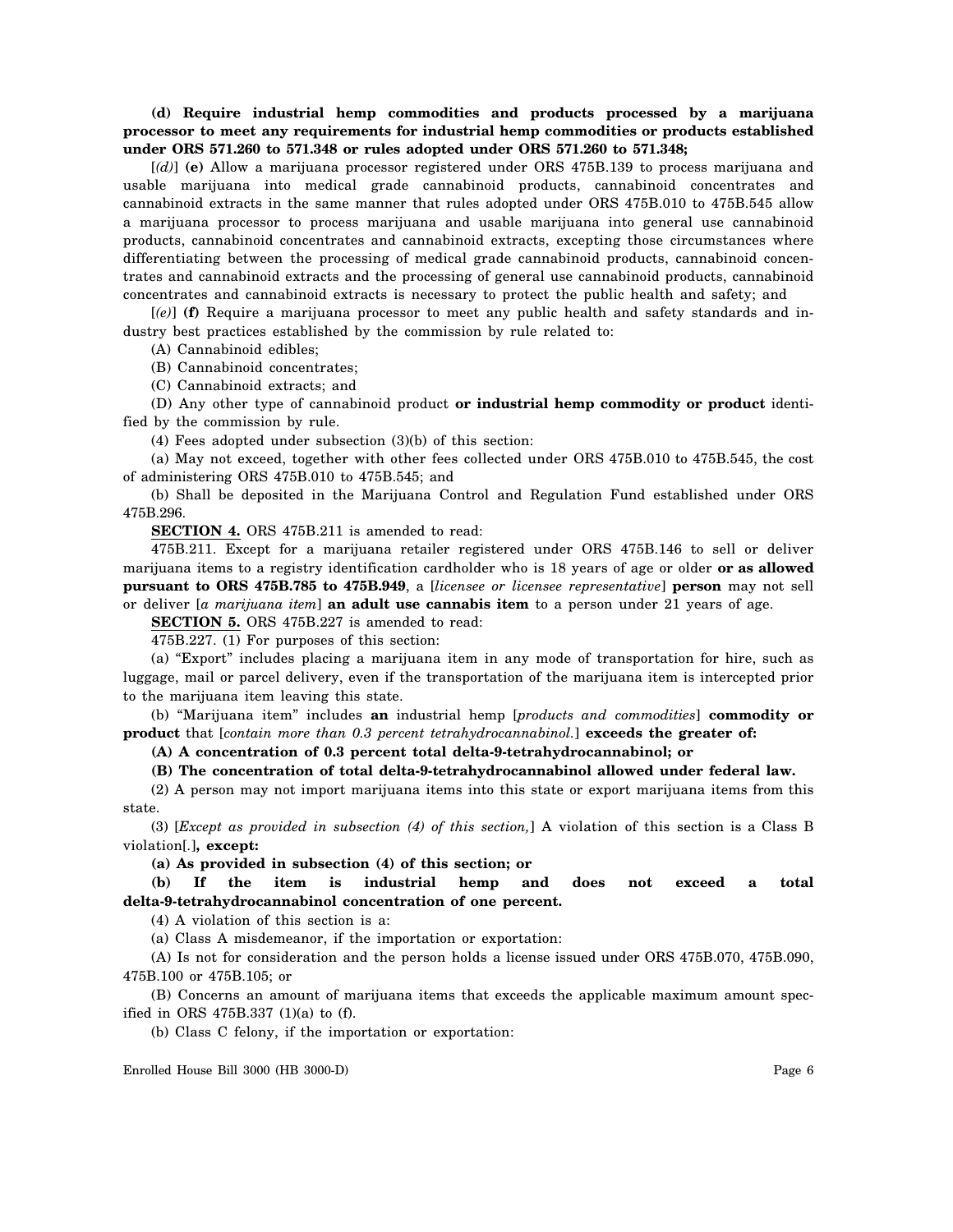(A) Is for consideration and the person holds a license issued under ORS 475B.070, 475B.090, 475B.100 or 475B.105;

(B) Concerns an amount of marijuana items that exceeds 16 times the applicable maximum amount specified in ORS 475B.337 (1)(a) to (f); or

(C) Concerns a cannabinoid extract that was not purchased from a marijuana retailer that holds a license issued under ORS 475B.105.

**SECTION 5a.** ORS 475B.253 is amended to read:

475B.253. [*(1) As used in this section, "industrial hemp" has the meaning given that term in ORS 571.269.*]

[*(2)*] **(1)** An industrial hemp product or commodity offered for sale by a marijuana retailer that holds a license issued under ORS 475B.105 must carry a label that clearly identifies whether the product or commodity is derived from hemp or marijuana.

[*(3)*] **(2)** The Oregon Liquor Control Commission may inspect the premises of a marijuana retailer that holds a license issued under ORS 475B.105 to ensure compliance with this section.

**SECTION 6.** ORS 475B.254 is amended to read:

475B.254. (1) As used in this section:

(a) "Consumer" means a person who purchases, acquires, owns, holds or uses marijuana items other than for the purpose of resale.

(b) "Marijuana item" includes [*industrial hemp products and commodities*] **an industrial hemp commodity or product** that [*contain more than 0.3 percent tetrahydrocannabinol.*] **exceeds:**

**(A) The concentration of adult use cannabinoids established by the Oregon Liquor Control Commission, in consultation with the Oregon Health Authority and the State Department of Agriculture, by rule; or**

**(B) The greater of:**

**(i) A concentration of 0.3 percent total delta-9-tetrahydrocannabinol; or**

**(ii) The concentration of total delta-9-tetrahydrocannabinol allowed under federal law.**

(2) A person other than a marijuana retailer that holds a license issued under ORS 475B.105 may not sell marijuana items to a consumer.

**SECTION 7.** ORS 475B.529 is amended to read:

475B.529. (1) Notwithstanding the authority granted to the State Department of Agriculture under ORS chapters 571, 618 and 633 and ORS 632.275 to 632.290, 632.450 to 632.490, 632.516 to 632.625, 632.705 to 632.815, 632.835 to 632.850 and 632.900 to 632.985, the department may not exercise authority over marijuana items or a licensee, except that ORS 618.121 to 618.161, 618.991, 618.995, 633.311 to 633.479, 633.992 and 633.994 apply to marijuana items or to a licensee.

(2) In exercising its authority under ORS chapter 616, the department may not:

(a) Establish standards for marijuana as a food additive, as defined in ORS 616.205;

(b) Consider marijuana to be an adulterant, unless the concentration of a cannabinoid in a cannabinoid product, cannabinoid concentrate or cannabinoid extract exceeds acceptable levels established by the Oregon Health Authority by rule; or

(c) Apply ORS 616.256, 616.265, 616.270 or 616.275 to cannabinoid edibles or enforce ORS 616.256, 616.265, 616.270 or 616.275 with respect to cannabinoid edibles.

**(3) Subsection (2)(b) of this section does not prohibit the department from considering artificially derived cannabinoids to be adulterants.**

**SECTION 8.** ORS 475B.550 is amended to read:

475B.550. As used in ORS 475B.550 to 475B.590:

**(1) "Adult use cannabinoid" includes, but is not limited to, tetrahydrocannabinols, tetrahydrocannabinolic acids that are artificially or naturally derived, delta-8-tetrahydrocannabinol, delta-9-tetrahydrocannabinol, the optical isomers of delta-8-tetrahydrocannabinol or delta-9-tetrahydrocannabinol and any artificially derived cannabinoid that is reasonably determined to have an intoxicating effect.**

**(2) "Artificially derived cannabinoid" has the meaning given that term in ORS 475B.015.**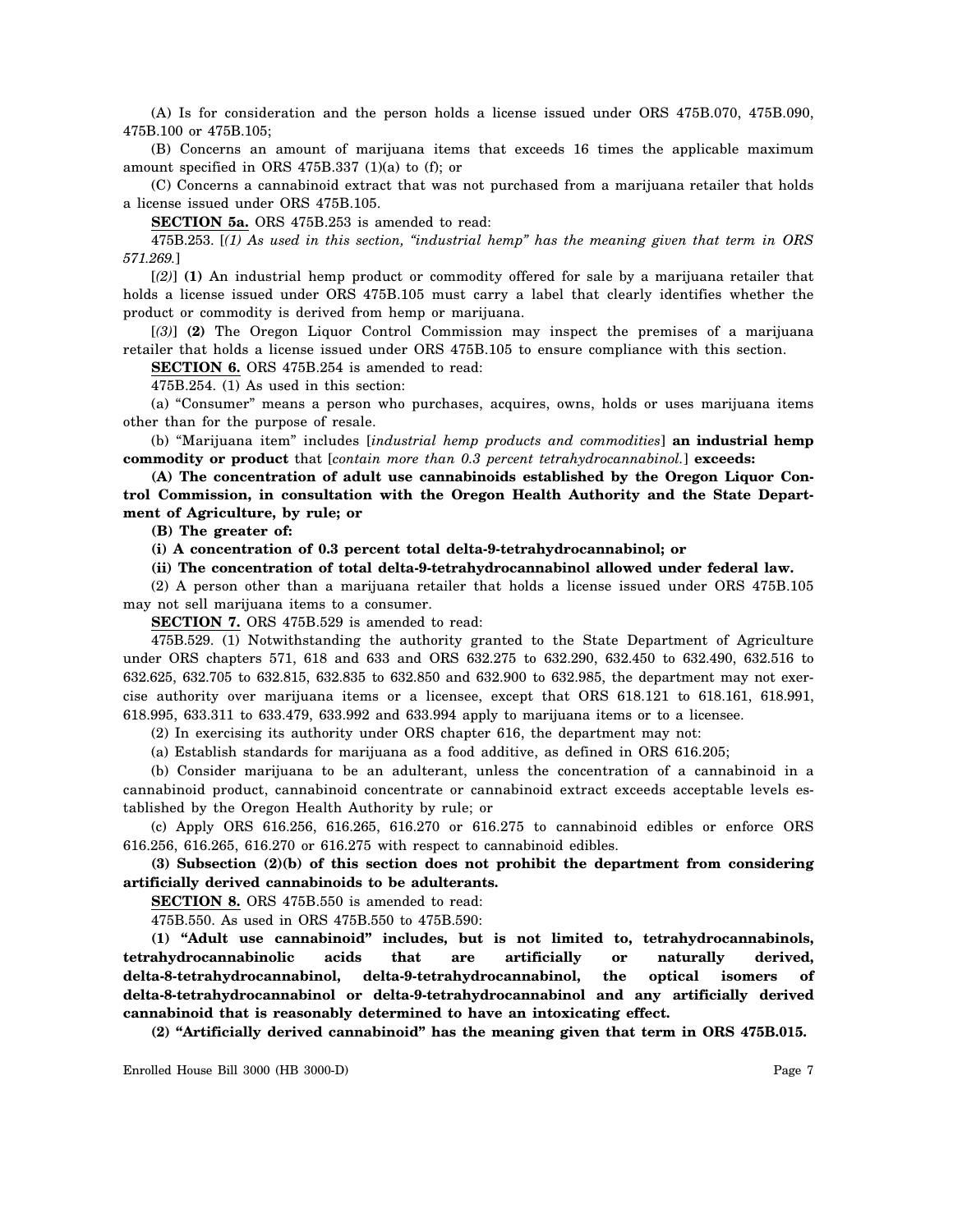[*(1)*] **(3)** "Cannabinoid" means any of the chemical compounds that are the active constituents of marijuana.

[*(2)*] **(4)** "Cannabinoid concentrate or extract" means a substance obtained by separating cannabinoids from marijuana by a mechanical, chemical or other process.

[*(3)*] **(5)** "Cannabinoid edible" means food or potable liquid into which a cannabinoid concentrate or extract or the dried leaves or flowers of marijuana have been incorporated.

[*(4)(a)*] **(6)(a)** "Cannabinoid product" means a cannabinoid edible or any other product intended for human consumption or use, including a product intended to be applied to a person's skin or hair, that contains cannabinoids or the dried leaves or flowers of marijuana.

(b) "Cannabinoid product" does not include:

(A) Usable marijuana by itself;

(B) A cannabinoid concentrate or extract by itself; or

(C) Industrial hemp, as defined in ORS 571.269.

[*(5)(a)*] **(7)(a)** "Marijuana" means the plant Cannabis family Cannabaceae, any part of the plant Cannabis family Cannabaceae and the seeds of the plant Cannabis family Cannabaceae.

(b) "Marijuana" does not include:

(A) Industrial hemp, as defined in ORS 571.269; or

(B) Prescription drugs, as that term is defined in ORS 689.005, including those containing one or more cannabinoids, that are approved by the United States Food and Drug Administration and dispensed by a pharmacy, as defined in ORS 689.005.

[*(6)*] **(8)** "Marijuana item" means marijuana, usable marijuana, a cannabinoid product or a cannabinoid concentrate or extract.

[*(7)*] **(9)** "Processing" means the compounding or conversion of marijuana into cannabinoid products or cannabinoid concentrates or extracts.

[*(8)*] **(10)** "Producing" means:

(a) Planting, cultivating, growing, trimming or harvesting marijuana; or

(b) Drying marijuana leaves and flowers.

 $[(9)(a)]$  **(11)(a)** "Usable marijuana" means the dried leaves and flowers of marijuana.

(b) "Usable marijuana" does not include:

(A) The seeds, stalks and roots of marijuana; or

(B) Waste material that is a by-product of producing or processing marijuana.

**SECTION 9.** ORS 475B.555 is amended to read:

475B.555. (1) As is necessary to protect the public health and safety, and in consultation with the Oregon Liquor Control Commission and the State Department of Agriculture, the Oregon Health Authority shall adopt rules:

(a) Establishing standards for testing marijuana items.

(b) Identifying appropriate tests for marijuana items, depending on the type of marijuana item and the manner in which the marijuana item was produced or processed, that are necessary to protect the public health and safety, including, but not limited to, tests for:

(A) Microbiological contaminants;

(B) Pesticides;

(C) Other contaminants;

(D) Solvents or residual solvents; and

(E) [*Tetrahydrocannabinol*] **Adult use cannabinoid** and cannabidiol concentration.

(c) Establishing procedures for determining batch sizes and for sampling usable marijuana, cannabinoid products and cannabinoid concentrates or extracts.

(d) Establishing different minimum standards for different varieties of usable marijuana and different types of cannabinoid products and cannabinoid concentrates and extracts.

(2) In addition to the testing requirements established under subsection (1) of this section, the authority or the commission may require cannabinoid edibles to be tested in accordance with any applicable law of this state, or any applicable rule adopted under a law of this state, related to the production and processing of food products or commodities.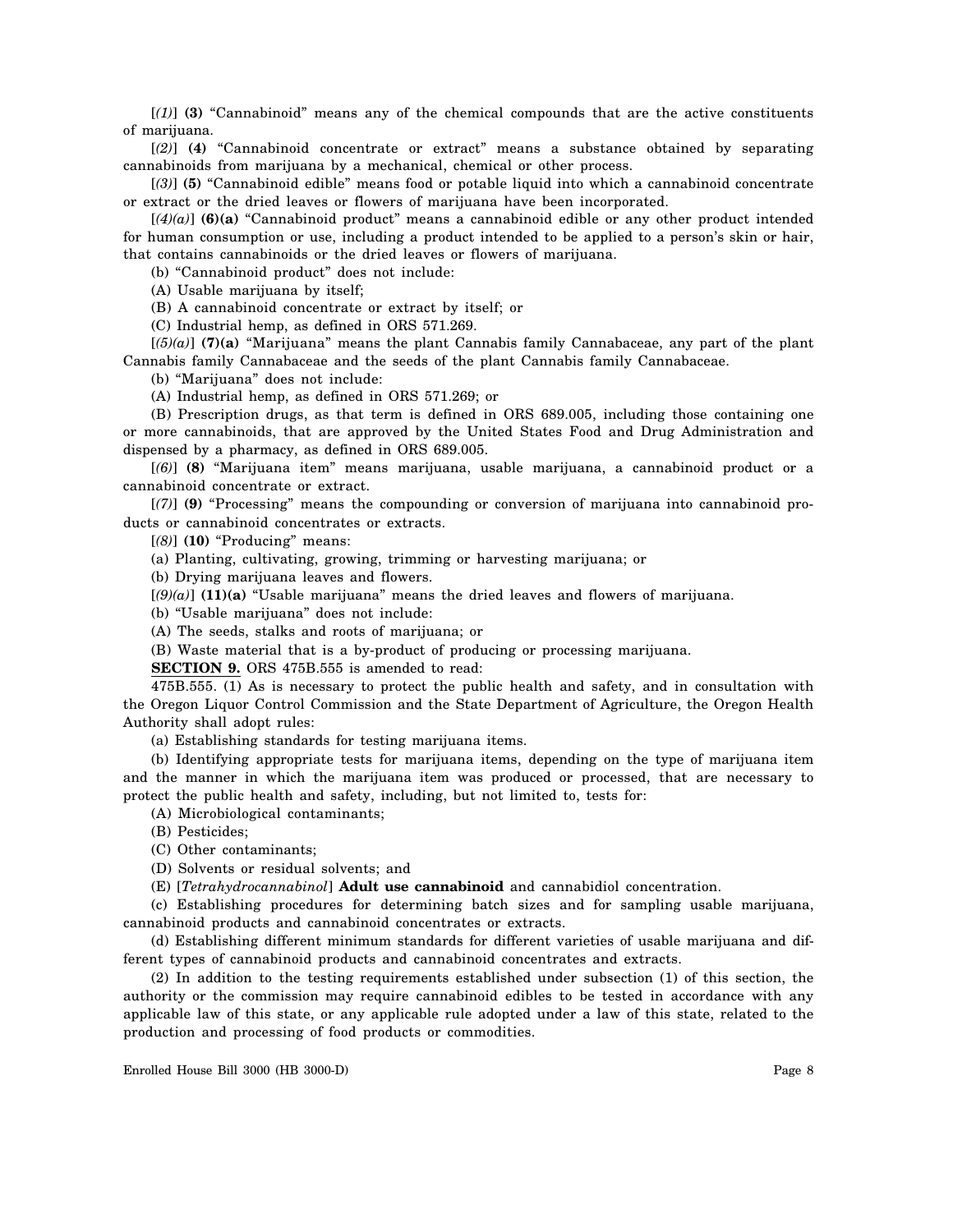(3) In adopting rules under ORS 475B.785 to 475B.949, the authority may require:

(a) A person responsible for a marijuana grow site under ORS 475B.810 to test usable marijuana before transferring the usable marijuana to a registrant other than an individual who holds a registry identification card under ORS 475B.797; and

(b) A person processing marijuana to test cannabinoid products or cannabinoid concentrates or extracts before transferring the cannabinoid products or cannabinoid concentrates or extracts to a registrant other than an individual who holds a registry identification card under ORS 475B.797.

(4) In adopting rules under ORS 475B.010 to 475B.545, the commission may require:

(a) A marijuana producer that holds a license under ORS 475B.070 or a marijuana wholesaler that holds a license under ORS 475B.100 to test usable marijuana before selling or transferring the usable marijuana; and

(b) A marijuana processor that holds a license under ORS 475B.090 or a marijuana wholesaler that holds a license under ORS 475B.100 to test cannabinoid products or cannabinoid concentrates or extracts before selling or transferring the cannabinoid products or cannabinoid concentrates or extracts.

(5) The authority and the commission may conduct random testing of marijuana items for the purpose of determining whether a person subject to testing under subsection (3) of this section or a licensee subject to testing under subsection (4) of this section is in compliance with this section.

(6) In adopting rules to implement this section, the authority and commission may not require a marijuana item to undergo the same test more than once unless the marijuana item is processed into a different type of marijuana item or the condition of the marijuana item has fundamentally changed.

(7) The testing of marijuana items as required by this section must be conducted by a laboratory licensed by the commission under ORS 475B.560 and accredited by the authority under ORS 475B.565.

(8) In adopting rules under subsection (1) of this section, the authority:

(a) Shall consider the cost of a potential testing procedure and how that cost will affect the cost to the ultimate consumer of the marijuana item; and

(b) May not adopt rules that are more restrictive than is reasonably necessary to protect the public health and safety.

**SECTION 10.** ORS 475B.600 is amended to read:

475B.600. As used in ORS 475B.600 to 475B.655:

**(1) "Adult use cannabinoid" includes, but is not limited to, tetrahydrocannabinols, tetrahydrocannabinolic acids that are artificially or naturally derived, delta-8-tetrahydrocannabinol, delta-9-tetrahydrocannabinol, the optical isomers of delta-8-tetrahydrocannabinol or delta-9-tetrahydrocannabinol and any artificially derived cannabinoid that is reasonably determined to have an intoxicating effect.**

**(2) "Artificially derived cannabinoid" has the meaning given that term in ORS 475B.015.**

[*(1)*] **(3)** "Cannabinoid" means any of the chemical compounds that are the active constituents of marijuana.

[*(2)*] **(4)** "Cannabinoid concentrate or extract" means a substance obtained by separating cannabinoids from marijuana by a mechanical, chemical or other process.

[*(3)*] **(5)** "Cannabinoid edible" means food or potable liquid into which a cannabinoid concentrate or extract or the dried leaves or flowers of marijuana have been incorporated.

[*(4)(a)*] **(6)(a)** "Cannabinoid product" means a cannabinoid edible or any other product intended for human consumption or use, including a product intended to be applied to a person's skin or hair, that contains cannabinoids or the dried leaves or flowers of marijuana.

(b) "Cannabinoid product" does not include:

(A) Usable marijuana by itself;

(B) A cannabinoid concentrate or extract by itself; or

(C) Industrial hemp, as defined in ORS 571.269.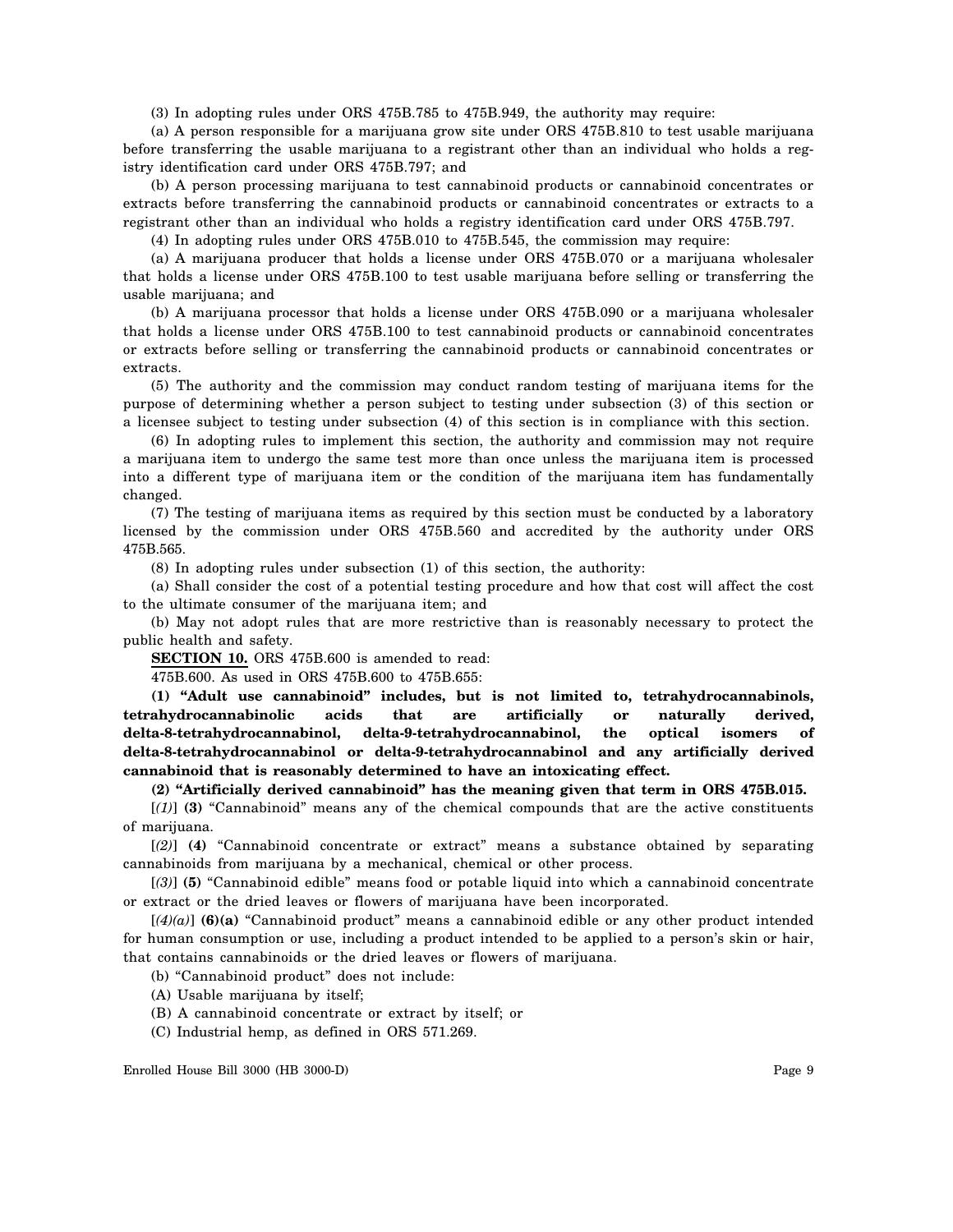[*(5)(a)*] **(7)(a)** "Marijuana" means the plant Cannabis family Cannabaceae, any part of the plant Cannabis family Cannabaceae and the seeds of the plant Cannabis family Cannabaceae.

(b) "Marijuana" does not include:

(A) Industrial hemp, as defined in ORS 571.269; or

(B) Prescription drugs, as that term is defined in ORS 689.005, including those containing one or more cannabinoids, that are approved by the United States Food and Drug Administration and dispensed by a pharmacy, as defined in ORS 689.005.

[*(6)*] **(8)** "Marijuana item" means marijuana, usable marijuana, a cannabinoid product or a cannabinoid concentrate or extract.

[*(7)*] **(9)** "Processing" means the compounding or conversion of marijuana into cannabinoid products or cannabinoid concentrates or extracts.

[*(8)*] **(10)** "Producing" means:

(a) Planting, cultivating, growing, trimming or harvesting marijuana; or

(b) Drying marijuana leaves and flowers.

**(11) "Total delta-9-THC" has the meaning given that term in ORS 475B.015.**

[*(9)(a)*] **(12)(a)** "Usable marijuana" means the dried leaves and flowers of marijuana.

(b) "Usable marijuana" does not include:

(A) The seeds, stalks and roots of marijuana; or

(B) Waste material that is a by-product of producing or processing marijuana.

**SECTION 11.** ORS 475B.625 is amended to read:

475B.625. (1) The **Oregon Liquor Control Commission, in consultation with the** Oregon Health Authority **and the State Department of Agriculture,** shall adopt rules establishing:

(a) The maximum concentration of [*tetrahydrocannabinol*] **total delta-9-THC** that is permitted in a single serving of a cannabinoid product or cannabinoid concentrate or extract;

**(b) The maximum concentration of adult use cannabinoid, any other cannabinoid or artificially derived cannabinoid that is permitted in a single serving of a cannabinoid product or a cannabinoid concentrate or extract;** and

[*(b)*] **(c)** The number of servings that are permitted in a **package of** cannabinoid product or cannabinoid concentrate or extract [*package*].

(2)(a) In adopting rules under subsection (1)(a) **or (b)** of this section, the [*authority*] **commission** shall prescribe the different levels of concentration of [*tetrahydrocannabinol*] **total delta-9-THC, artificially derived cannabinoids, adult use cannabinoids or any other cannabinoid** that is permitted in a single serving of a cannabinoid product or cannabinoid concentrate or extract for:

(A) Consumers who hold a valid registry identification card issued under ORS 475B.797; and

(B) Consumers who do not hold a valid registry identification card issued under ORS 475B.797.

(b) In prescribing the levels of concentration of [*tetrahydrocannabinol*] **total delta-9-THC, arti-**

**ficially derived cannabinoids, adult use cannabinoids or any other cannabinoid** that is permitted in a single serving of a cannabinoid product or cannabinoid concentrate or extract for consumers who hold a valid registry identification card issued under ORS 475B.797, the [*authority*] **commission** shall consider the appropriate level of concentration necessary to mitigate the symptoms or effects of a debilitating medical condition, as defined in ORS 475B.791.

(3) In adopting rules under ORS 475B.785 to 475B.949, the authority shall require all usable marijuana, cannabinoid products and cannabinoid concentrates and extracts transferred by a medical marijuana dispensary registered under ORS 475B.858 to meet the concentration standards and [*packaging*] **servings per package** standards adopted by rule pursuant to this section.

(4) In adopting rules under ORS 475B.010 to 475B.545, the [*Oregon Liquor Control*] commission shall require all usable marijuana, cannabinoid products and cannabinoid concentrates and extracts sold or transferred by a marijuana retailer that holds a license under ORS 475B.105 to meet the concentration standards and [*packaging*] **servings per package** standards adopted by rule pursuant to this section.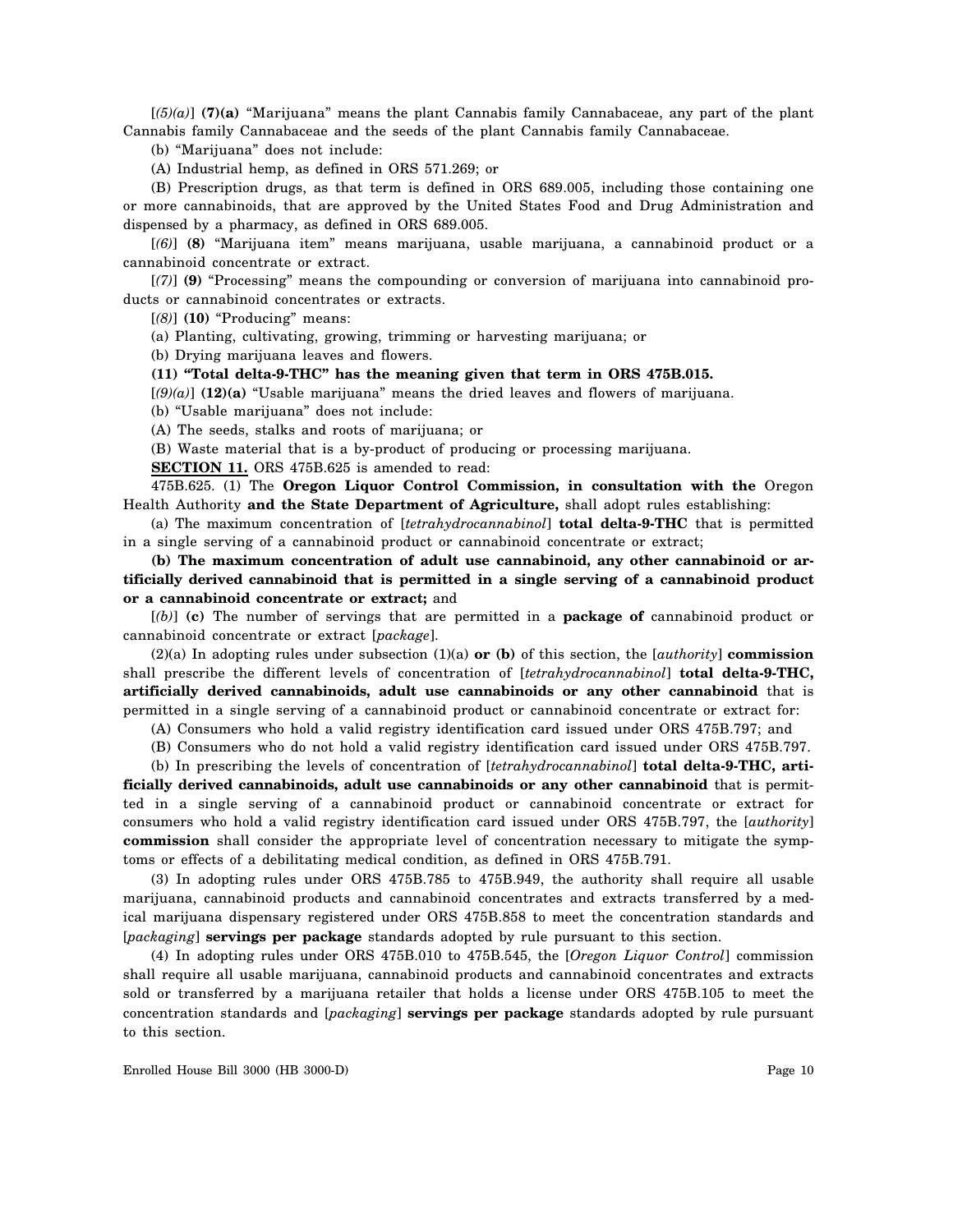**SECTION 11a. If Senate Bill 408 becomes law, section 11 of this 2021 Act (amending ORS 475B.625) is repealed and ORS 475B.625, as amended by section 16, chapter \_\_\_, Oregon Laws 2021 (Enrolled Senate Bill 408), is amended to read:**

475B.625. (1) The Oregon Liquor Control Commission**, in consultation with the Oregon Health Authority and the State Department of Agriculture,** shall adopt rules establishing:

(a) The maximum concentration of [*tetrahydrocannabinol*] **total delta-9-THC** that is permitted in a single serving of a cannabinoid product or cannabinoid concentrate or extract; [*and*]

**(b) The maximum concentration of adult use cannabinoid, any other cannabinoid or artificially derived cannabinoid that is permitted in a single serving of a cannabinoid product or a cannabinoid concentrate or extract; and**

[*(b)*] **(c)** The number of servings that are permitted in a package of cannabinoid product or cannabinoid concentrate or extract.

(2)(a) In adopting rules under subsection (1)(a) **or (b)** of this section, the commission shall prescribe the different levels of concentration of [*tetrahydrocannabinol*] **total delta-9-THC, artificially derived cannabinoids, adult use cannabinoids or any other cannabinoid** that is permitted in a single serving of a cannabinoid product or cannabinoid concentrate or extract for:

(A) Consumers who hold a valid registry identification card issued under ORS 475B.797; and

(B) Consumers who do not hold a valid registry identification card issued under ORS 475B.797.

(b) In prescribing the levels of concentration of [*tetrahydrocannabinol*] **total delta-9-THC, arti-**

**ficially derived cannabinoids, adult use cannabinoids or any other cannabinoid** that is permitted in a single serving of a cannabinoid product or cannabinoid concentrate or extract for consumers who hold a valid registry identification card issued under ORS 475B.797, the commission shall consider the appropriate level of concentration necessary to mitigate the symptoms or effects of a debilitating medical condition, as defined in ORS 475B.791.

(3) In adopting rules under ORS 475B.785 to 475B.949, the [*Oregon Health*] authority shall adopt by rule requirements established by the commission by rule to require all usable marijuana, cannabinoid products and cannabinoid concentrates and extracts transferred by a medical marijuana dispensary registered under ORS 475B.858 to meet the concentration standards and servings per package standards adopted by rule pursuant to this section.

(4)(a) In adopting rules under ORS 475B.010 to 475B.545, the commission shall require all usable marijuana, cannabinoid products and cannabinoid concentrates and extracts sold or transferred by a marijuana retailer that holds a license under ORS 475B.105 to meet the concentration standards and servings per package standards adopted by rule pursuant to this section.

(b) The rules adopted by the commission under this subsection must allow for a concentration of up to 100 milligrams of [*tetrahydrocannabinol*] **adult use cannabinoid** per package of cannabinoid edibles.

**SECTION 11b.** If Senate Bill 408 becomes law, section 12 of this 2021 Act is amended to read:

**Sec. 12.** (1) The amendments to ORS 475B.025, 475B.090, 475B.227, 475B.253, 475B.254, 475B.550, 475B.555, 475B.600 and 475B.625 by sections 2, 3, 5, 5a, 6 and 8 to [*11*] **11a** of this 2021 Act become operative on January 1, 2022.

(2) The Oregon Health Authority, the Oregon Liquor Control Commission and the State Department of Agriculture may take any action before the operative date specified in subsection (1) of this section that is necessary to enable the authority, the commission and the department to exercise, on and after the operative date specified in subsection (1) of this section, all of the duties, functions and powers conferred on the authority, the commission and the department by the amendments to ORS 475B.025, 475B.090, 475B.227, 475B.253, 475B.254, 475B.550, 475B.555, 475B.600 and 475B.625 by sections 2, 3, 5, 5a, 6 and 8 to [*11*] **11a** of this 2021 Act.

**SECTION 12. (1) The amendments to ORS 475B.025, 475B.090, 475B.227, 475B.253, 475B.254, 475B.550, 475B.555, 475B.600 and 475B.625 by sections 2, 3, 5, 5a, 6 and 8 to 11 of this 2021 Act become operative on January 1, 2022.**

**(2) The Oregon Health Authority, the Oregon Liquor Control Commission and the State Department of Agriculture may take any action before the operative date specified in sub-**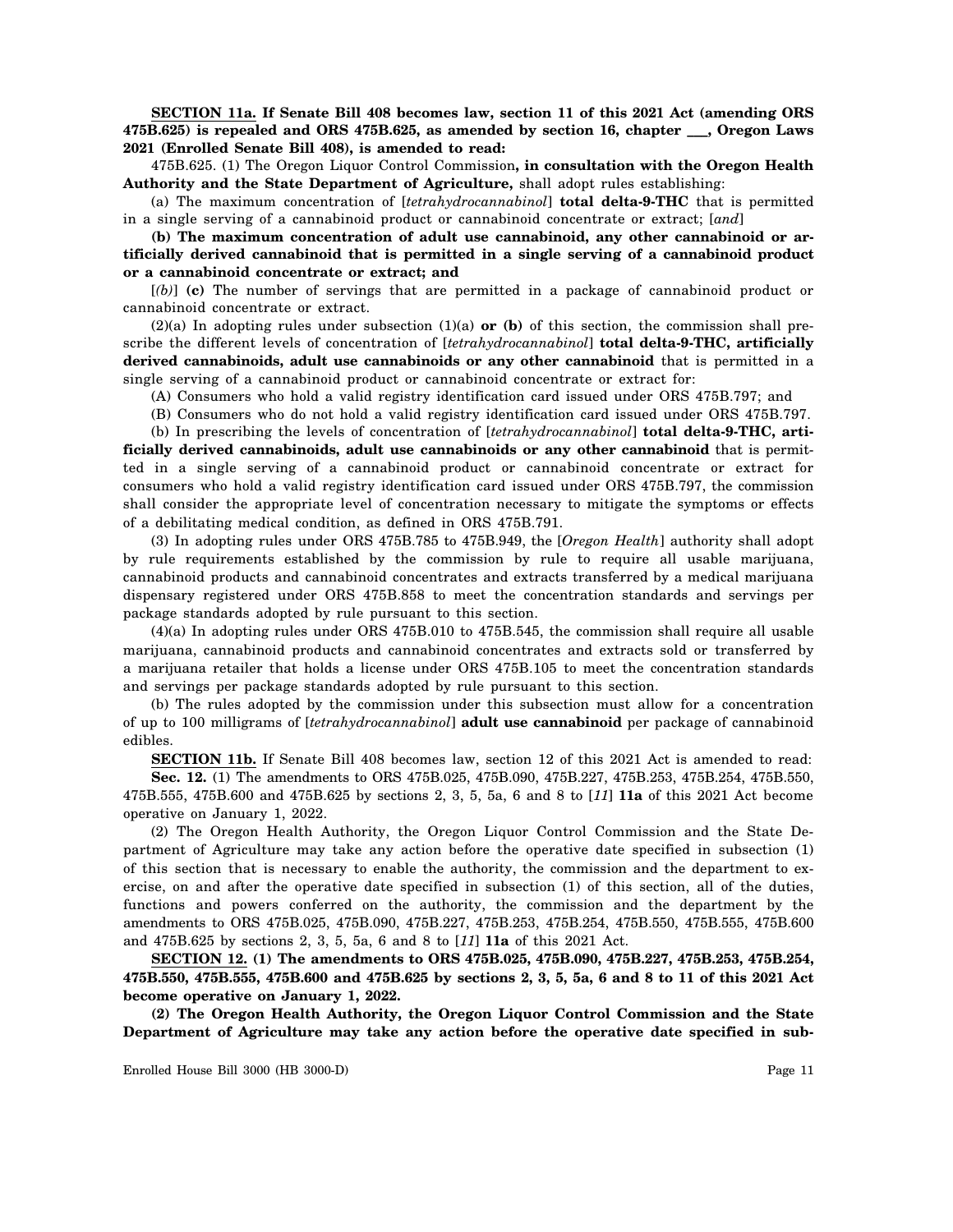**section (1) of this section that is necessary to enable the authority, the commission and the department to exercise, on and after the operative date specified in subsection (1) of this section, all of the duties, functions and powers conferred on the authority, the commission and the department by the amendments to ORS 475B.025, 475B.090, 475B.227, 475B.253, 475B.254, 475B.550, 475B.555, 475B.600 and 475B.625 by sections 2, 3, 5, 5a, 6 and 8 to 11 of this 2021 Act.**

## **MEDICAL MARIJUANA**

**SECTION 12a.** ORS 475B.876 is amended to read:

475B.876. (1) The Oregon Health Authority shall maintain a telephone hotline for the following persons to inquire if an address is the location of a marijuana grow site, marijuana processing site or medical marijuana dispensary or is the proposed location of a marijuana grow site, marijuana processing site or medical marijuana dispensary:

(a) A person designated by a city or a county;

(b) A person designated by the Water Resources Department; [*and*]

(c) A person designated by the watermaster of any water district[*.*]**; and**

**(d) A person designated by the State Department of Agriculture.**

(2) The authority may disclose the address of a marijuana grow site for purposes of this section notwithstanding ORS 475B.882.

# **INDUSTRIAL HEMP**

**SECTION 13. Sections 14 to 18c of this 2021 Act are added to and made a part of ORS 571.260 to 571.348.**

**SECTION 14. (1) The State Department of Agriculture shall conduct a criminal records check under ORS 181A.195 on an individual who submits an application for a grower license under ORS 571.281.**

**(2) For the purpose of requesting a state or nationwide criminal records check, the department may require fingerprints of any individual listed on an application submitted under ORS 571.260 to 571.348, including:**

**(a) If the applicant is a limited partnership, each partner of the limited partnership;**

**(b) If the applicant is a limited liability company, each member of the limited liability company;**

**(c) If the applicant is a corporation, each director and officer of the corporation;**

**(d) Any individual who is a partner, member, director or officer of an entity with a financial interest in the applicant; and**

**(e) Other key participants with the applicant, as identified by the department by rule.**

**(3) ORS 181A.195 (10) does not apply to the department for purposes of conducting a criminal records check under this section.**

**SECTION 15. (1) Except as provided in subsection (2) of this section:**

**(a) If a person has been convicted of a felony related to a controlled substance under state or federal law, the person is ineligible for a license under ORS 571.281 to grow hemp issued by the State Department of Agriculture for 10 years following the date of the person's conviction.**

**(b) If a licensee or an applicant, or a person related to the applicant as described in section 14 (2)(e) of this 2021 Act, is convicted of a felony related to a controlled substance under state or federal law, the department may deny, revoke or refuse to renew a grower license under ORS 571.281 during the 10 years following the date of conviction.**

**(2) This section does not apply to a person who was registered to grow hemp with the department before October 31, 2019.**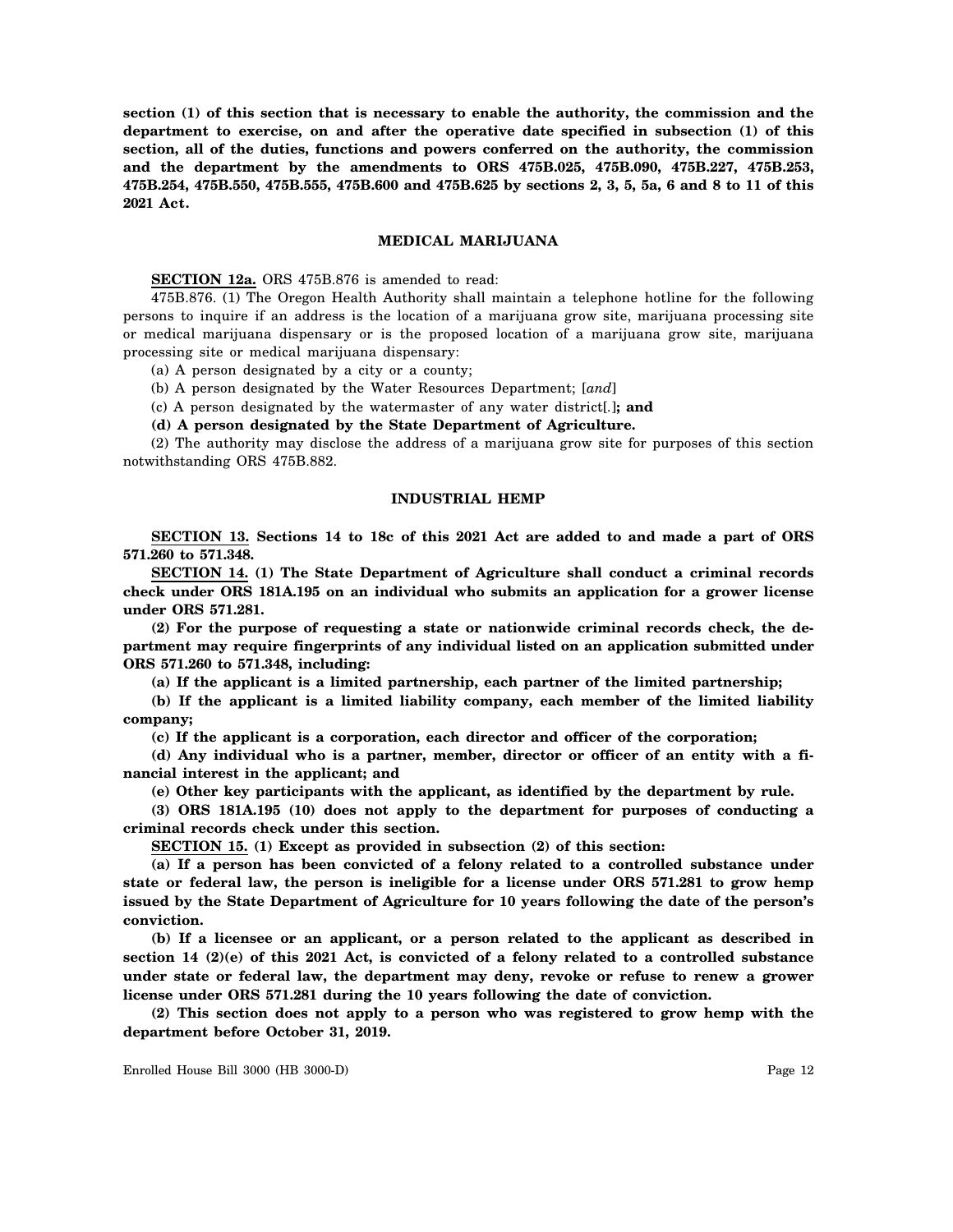**SECTION 16. Section 15 of this 2021 Act applies to convictions entered before, on and after October 31, 2019.**

**SECTION 16a. (1) A person licensed under ORS 571.281 may, within the boundaries of this state, transport to or receive from:**

**(a) A person licensed under ORS 571.281 or a laboratory licensed under ORS 475B.560 industrial hemp or an industrial hemp commodity that contains no more tetrahydrocannabinol than allowed by the State Department of Agriculture by rule if the industrial hemp or industrial hemp used in the industrial hemp commodity originated from a crop inspected under ORS 571.281 (7) that was found to not contain an average tetrahydrocannabinol concentration exceeding the concentration specified by the department by rule.**

**(b) A person licensed under ORS 475B.090, 475B.100 or 475B.105 industrial hemp or an industrial hemp commodity or product that contains no more tetrahydrocannabinol than allowed by the Oregon Liquor Control Commission by rule if the industrial hemp or industrial hemp used in the industrial hemp commodity or product originated from a crop inspected under ORS 571.281 (7) that was found to not contain an average tetrahydrocannabinol concentration exceeding the concentration specified by the department by rule.**

**(2) Industrial hemp or an industrial hemp commodity or product transported or received as described in this section may not be considered a "marijuana item."**

**SECTION 17. The Oregon Liquor Control Commission, in consultation with the State Department of Agriculture, shall adopt rules to establish:**

**(1) The maximum concentration of tetrahydrocannabinol permitted in a single serving of an industrial hemp product;**

**(2) The maximum concentration of any other cannabinoid, adult use cannabinoid or artificially derived cannabinoid that is permitted in a single serving of an industrial hemp product; and**

**(3) The number of servings that are permitted in a package of industrial hemp products.**

**SECTION 18. (1) As used in this section, "industrial hemp commodities and products intended for human consumption" means industrial hemp concentrates, industrial hemp extracts and any other industrial hemp item intended for ingestion or inhalation.**

**(2) The State Department of Agriculture shall establish by rule requirements for tracking the transfer of industrial hemp commodities and products intended for human consumption. The tracking described in this section may include:**

**(a) Associating the results from tests performed under ORS 571.330 with the batch of industrial hemp on which the tests were performed; and**

**(b) Identifying the origin and destination of industrial hemp commodities and products intended for human consumption transferred by a person registered under ORS 571.281.**

**(3) Any requirements established by the department pursuant to subsection (2) of this section may require the use of the system developed and maintained under ORS 475B.177.**

**SECTION 18a. (1) The State Department of Agriculture shall adopt rules to require that a grower registered under ORS 571.281 accurately report to the department:**

**(a) That the grower does not intend to plant an industrial hemp crop at the location for which a registration is issued under ORS 571.281; or**

**(b) Any loss of all or part of an industrial hemp crop.**

**(2) The rules adopted under this section must include a timeline for reporting to the department and may include other rules necessary to carry out this section.**

**SECTION 18b. (1) If the industrial hemp crop of a grower registered under ORS 571.281 is found to contain an average tetrahydrocannabinol concentration that exceeds the limit described in ORS 571.281 (7) and the State Department of Agriculture requires the grower to destroy or remediate the industrial hemp crop, the grower shall provide documentation to the department of the destruction or remediation.**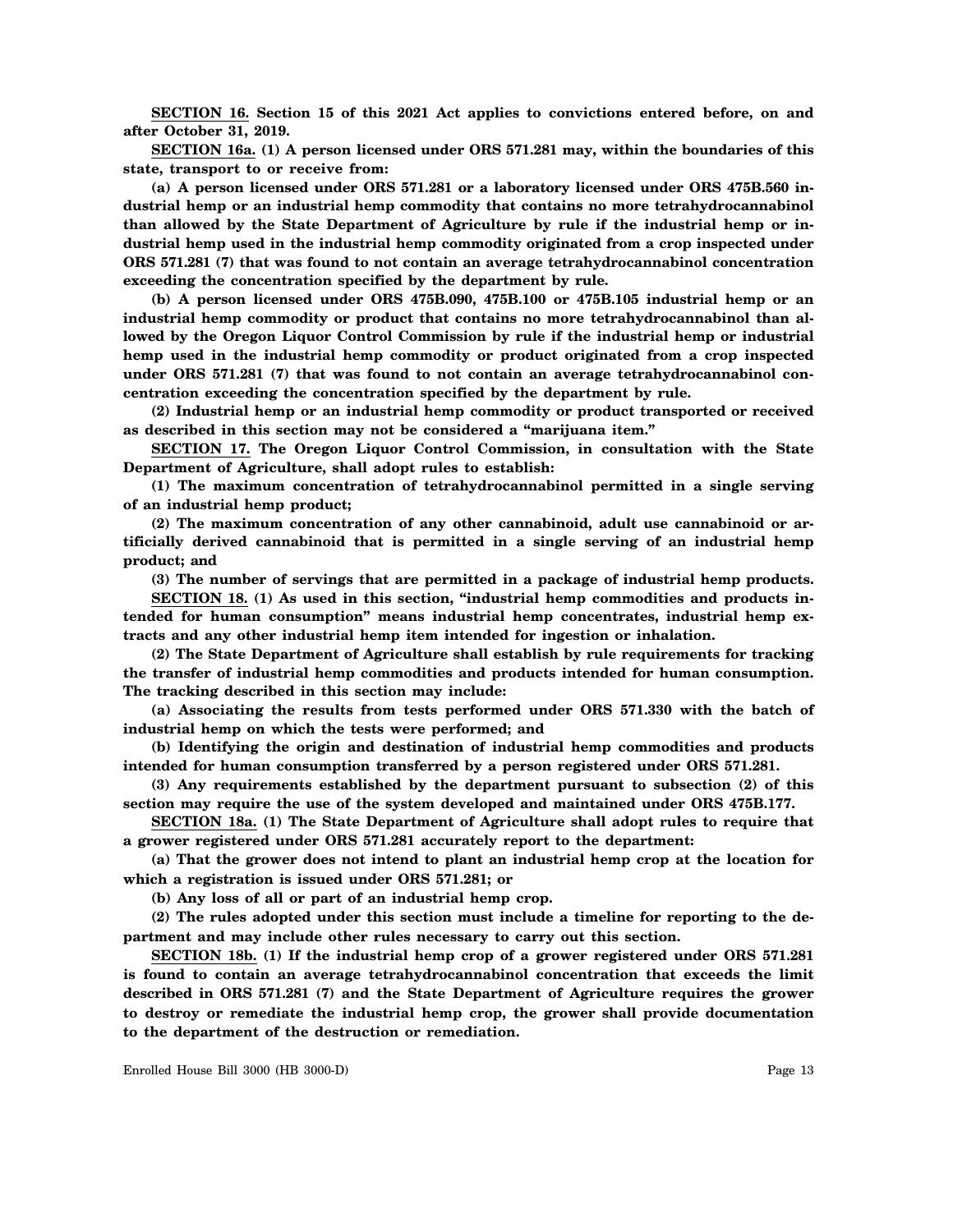**(2) The department shall adopt rules to carry out this section, including rules to specify acceptable documentation for purposes of subsection (1) of this section and timelines for providing the documentation to the department.**

**SECTION 18c. (1)(a) Except as provided in paragraph (b) of this subsection, if a person plants an industrial hemp crop or commits a violation of ORS 571.260 to 571.348 prior to applying for a grower registration under ORS 571.281, the State Department of Agriculture shall refuse to issue a registration to the person.**

**(b) If the crop described in paragraph (a) of this subsection is removed and the department determines that the violation is resolved, the person described in paragraph (a) of this subsection may apply for a registration under ORS 571.281.**

**(2) If a person plants an industrial hemp crop or commits a violation of ORS 571.260 to 571.348 prior to being issued a grower registration under ORS 571.281, the department shall:**

**(a)(A) Prioritize the person's industrial hemp crop for inspection under ORS 571.281 (7), if the person planted the industrial hemp crop as described in this subsection; and**

**(B) Require the person to enter into a corrective action plan with the department; or**

**(b) Refuse to issue a registration to the person if the department determines that a corrective action plan is insufficient to address the violation.**

**(3) If the person described in subsection (2) of this section does not enter into a corrective action plan pursuant to subsection (2) of this section, the department may not issue a registration to the person under ORS 571.281.**

**(4) The department may adopt rules to carry out this section, including rules to establish the corrective action plan described in subsection (2) of this section.**

**SECTION 18d.** Section 18 of this 2021 Act is amended to read:

**Sec. 18.** (1) As used in this section, "industrial hemp commodities and products intended for human consumption" means industrial hemp concentrates, industrial hemp extracts and any other industrial hemp item intended for ingestion or inhalation.

(2) The State Department of Agriculture shall establish by rule requirements for tracking the transfer of industrial hemp commodities and products intended for human consumption. The tracking described in this section may include:

(a) Associating the results from tests performed under ORS 571.330 with the batch of industrial hemp on which the tests were performed; and

(b) Identifying the origin and destination of industrial hemp commodities and products intended for human consumption transferred by a person [*registered*] **licensed** under ORS 571.281.

(3) Any requirements established by the department pursuant to subsection (2) of this section may require the use of the system developed and maintained under ORS 475B.177.

**SECTION 18e.** Section 18a of this 2021 Act is amended to read:

**Sec. 18a.** (1) The State Department of Agriculture shall adopt rules to require that a grower [*registered*] **licensed** under ORS 571.281 accurately report to the department:

(a) That the grower does not intend to plant an industrial hemp crop at the location for which a [*registration*] **license** is issued under ORS 571.281; or

(b) Any loss of all or part of an industrial hemp crop.

(2) The rules adopted under this section must include a timeline for reporting to the department and may include other rules necessary to carry out this section.

**SECTION 18f.** Section 18b of this 2021 Act is amended to read:

**Sec. 18b.** (1) If the industrial hemp crop of a grower [*registered*] **licensed** under ORS 571.281 is found to contain an average tetrahydrocannabinol concentration that exceeds the limit described in ORS 571.281 (7) and the State Department of Agriculture requires the grower to destroy or remediate the industrial hemp crop, the grower shall provide documentation to the department of the destruction or remediation.

(2) The department shall adopt rules to carry out this section, including rules to specify acceptable documentation for purposes of subsection (1) of this section and timelines for providing the documentation to the department.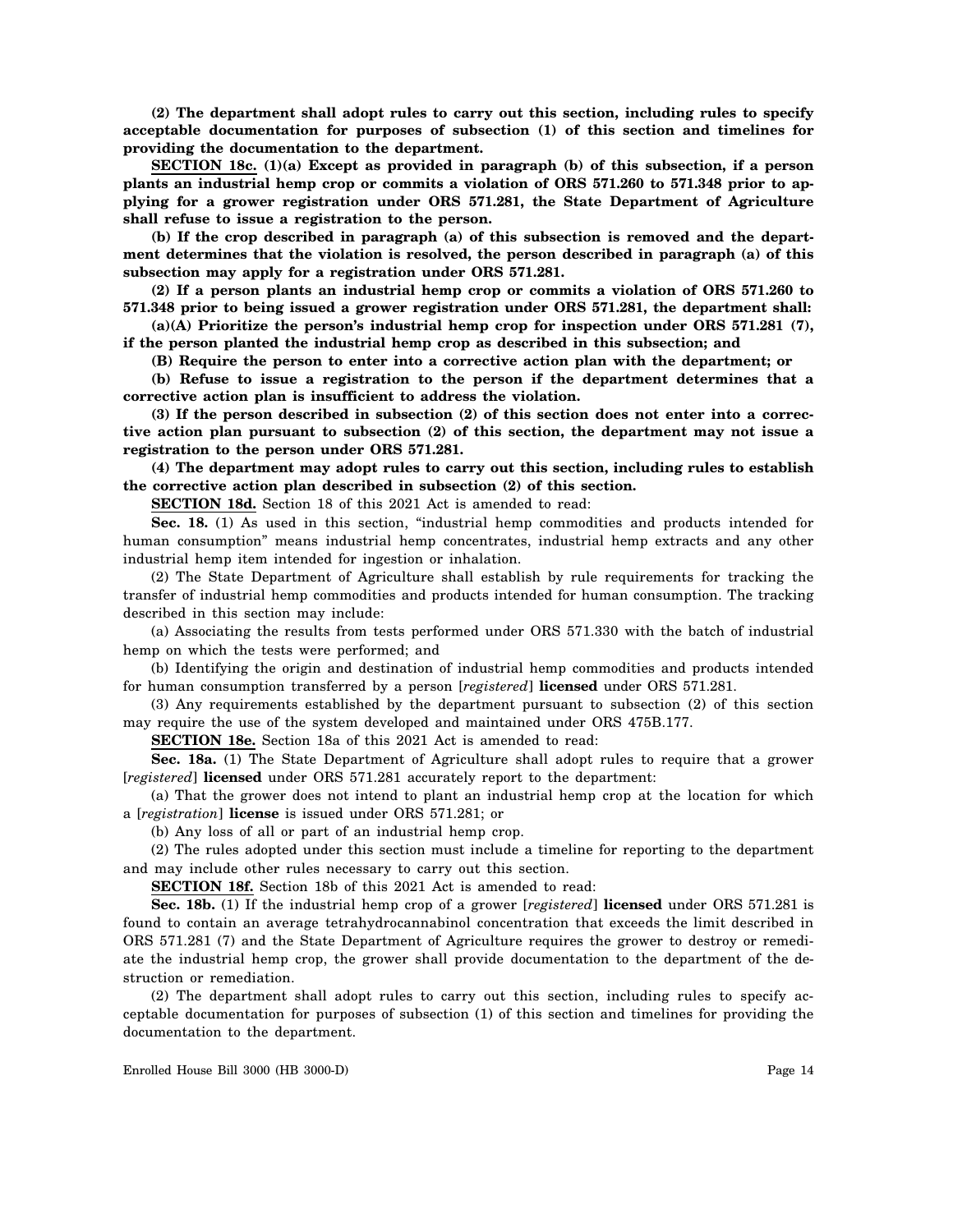**SECTION 18g.** Section 18c of this 2021 Act is amended to read:

**Sec. 18c.** (1)(a) Except as provided in paragraph (b) of this subsection, if a person plants an industrial hemp crop or commits a violation of ORS 571.260 to 571.348 prior to applying for a grower [*registration*] **license** under ORS 571.281, the State Department of Agriculture shall refuse to issue a [*registration*] **license** to the person.

(b) If the crop described in paragraph (a) of this subsection is removed and the department determines that the violation is resolved, the person described in paragraph (a) of this subsection may apply for a [*registration*] **license** under ORS 571.281.

(2) If a person plants an industrial hemp crop or commits a violation of ORS 571.260 to 571.348 prior to being issued a grower [*registration*] **license** under ORS 571.281, the department shall:

(a)(A) Prioritize the person's industrial hemp crop for inspection under ORS 571.281 (7), if the person planted the industrial hemp crop as described in this subsection; and

(B) Require the person to enter into a corrective action plan with the department; or

(b) Refuse to issue a [*registration*] **license** to the person if the department determines that a corrective action plan is insufficient to address the violation.

(3) If the person described in subsection (2) of this section does not enter into a corrective action plan pursuant to subsection (2) of this section, the department may not issue a [*registration*] **license** to the person under ORS 571.281.

(4) The department may adopt rules to carry out this section, including rules to establish the corrective action plan described in subsection (2) of this section.

**SECTION 19.** ORS 571.260 is amended to read:

571.260. ORS 571.260 to 571.348 shall be known and may be cited as the [*Oregon Industrial Hemp Agricultural Pilot Program and Research Act*] **Oregon Hemp Act**.

**SECTION 20.** ORS 571.263 is amended to read:

571.263. The State Department of Agriculture shall administer an Oregon [*Industrial Hemp Agricultural Pilot Program for the purpose of studying the growth, cultivation and marketing of industrial hemp in this state. In carrying out the program, the department:*] **Hemp State Program for the production, processing and sale of hemp in this state. In carrying out the program, the department:**

(1) Shall administer ORS 571.260 to 571.348[*;*]**.**

**(2)(a) Shall adopt rules to implement a state plan for the production of hemp in accordance with the Agriculture Improvement Act of 2018 (P.L. 115-334) and subsequent federal law. The rules adopted under this subsection must conform to, and not be more restrictive than, the rules related to hemp promulgated by the United States Department of Agriculture.**

**(b) In adopting rules under this subsection, the State Department of Agriculture shall include public input.**

**(c) The rules adopted under this subsection may include the adoption by reference of any federal laws, rules, regulations or guidelines, or standards, practices or requirements, related to the production of hemp.**

[*(2)*] **(3)** Shall adopt by rule any record keeping and reporting requirements necessary to administer the program[*;*]**.**

[*(3)*] **(4)** May purchase, possess, seize or dispose of industrial hemp products or commodities as the department deems necessary to enforce and ensure compliance with ORS 571.260 to 571.348 or department rules relating to ORS 571.260 to 571.348[*; and*]**.**

[*(4)*] **(5)** May exercise any other power or perform any other function necessary to administer the program.

**SECTION 21.** ORS 571.269 is amended to read:

571.269. As used in ORS 571.260 to 571.348:

**(1) "Adult use cannabinoid" has the meaning given that term in ORS 475B.015.**

**(2) "Adult use cannabis item" has the meaning given that term in ORS 475B.015.**

[*(1)*] **(3)** "Agricultural hemp seed" means Cannabis seed:

(a) That is sold to or intended to be sold to [*registered*] **licensed** growers for planting; or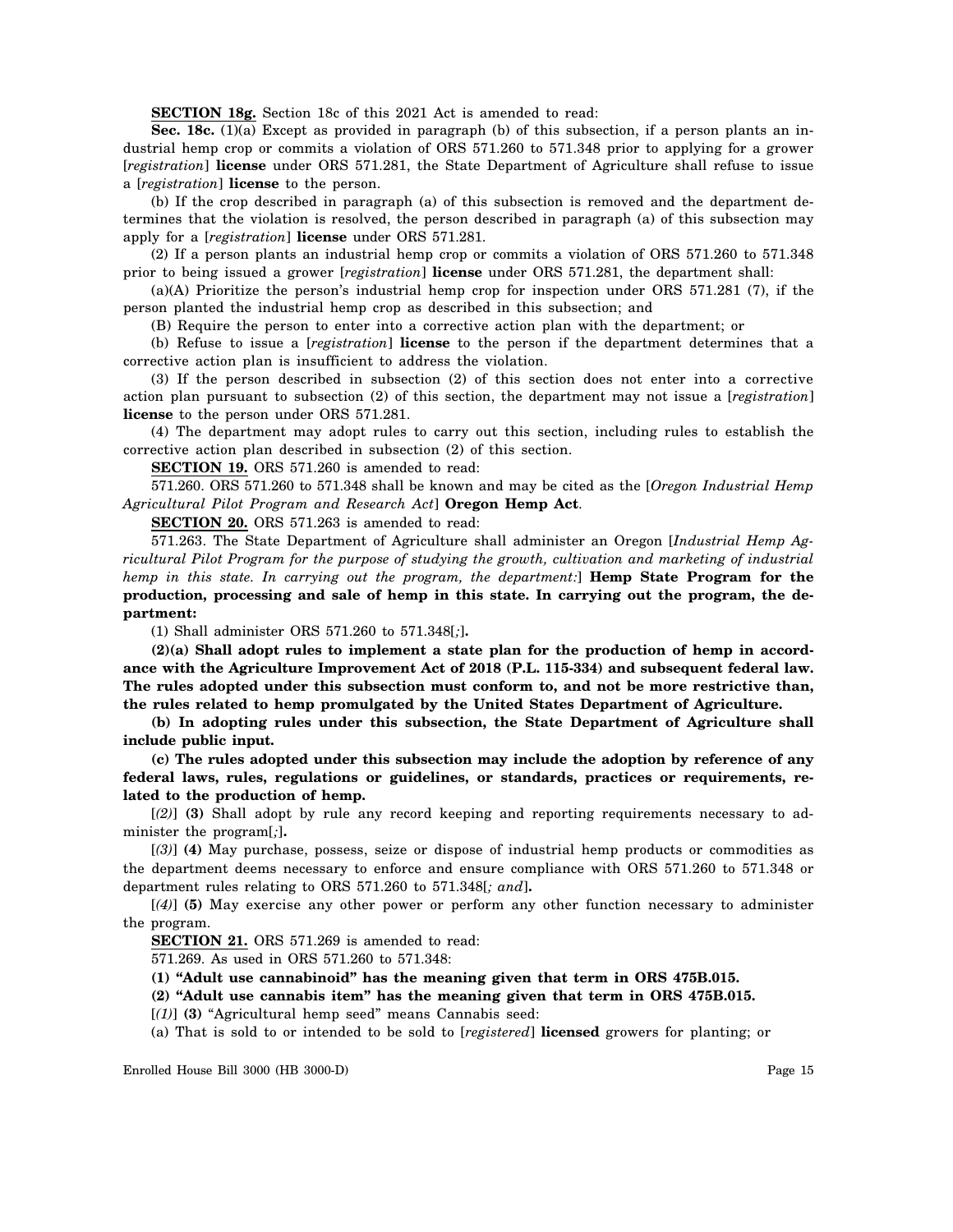(b) That remains in an unprocessed or partially processed condition that is capable of germination.

**(4) "Artificially derived cannabinoid" has the meaning given that term in ORS 475B.015. (5) "Consumption" means to ingest, inhale or topically apply to the skin or hair.**

[*(2)*] **(6)** "Crop" means industrial hemp grown under a single [*registration*] **license**.

[*(3)*] **(7)** "Grower" means a person, joint venture or cooperative that produces industrial hemp.

[*(4)*] **(8)** "Handler" means a person, joint venture or cooperative that receives industrial hemp for processing into commodities, products or agricultural hemp seed **and any other activities identified by the State Department of Agriculture by rule**.

[*(5)*] **(9)(a)** "Industrial hemp":

[*(a) Except as provided in this paragraph, means all nonseed parts and varieties of the Cannabis plant, whether growing or not, that contain an average tetrahydrocannabinol concentration that does not exceed 0.3 percent on a dry weight basis. The State department of Agriculture, by rule, may adopt any higher average tetrahydrocannabinol concentration limit established in federal law.*]

[*(b) Means any Cannabis seed:*]

[*(A) That is part of a crop;*]

[*(B) That is retained by a grower for future planting;*]

[*(C) That is agricultural hemp seed;*]

[*(D) That is for processing into or for use as agricultural hemp seed; or*]

[*(E) That has been processed in a manner or to an extent that the Cannabis seed is incapable of germination.*]

[*(c) Does not mean industrial hemp commodities or products.*]

**(A) Means the plant species Cannabis sativa that has a tetrahydrocannabinol concentration that complies with the concentration specified by the department by rule; and**

**(B) Has the meaning given that term as it is further defined by the department by rule.**

**(b) "Industrial hemp" does not mean industrial hemp commodities or products.**

[*(6)*] **(10)** "Industrial hemp concentrate" means an industrial hemp product obtained by separating cannabinoids from industrial hemp by:

(a) A mechanical process;

(b) A chemical extraction process using a nonhydrocarbon-based solvent, such as water, vegetable glycerin, vegetable oils, animal fats, isopropyl alcohol or ethanol;

(c) A chemical extraction process using carbon dioxide, provided that the process does not involve the use of high heat or pressure; or

(d) Any other process identified by the department by rule.

[*(7)*] **(11)** "Industrial hemp extract" means an industrial hemp product obtained by separating cannabinoids from industrial hemp by:

(a) A chemical extraction process using a hydrocarbon-based solvent, such as butane, hexane or propane;

(b) A chemical extraction process using carbon dioxide, if the process uses high heat or pressure; or

(c) Any other process identified by the department by rule.

**(12) "Licensee" means a grower, handler, agricultural hemp seed producer or other person licensed under ORS 571.281.**

**SECTION 21a.** If Senate Bill 96 becomes law, ORS 571.269, as amended by section 21 of this 2021 Act, is amended to read:

571.269. As used in ORS 571.260 to 571.348:

(1) "Adult use cannabinoid" has the meaning given that term in ORS 475B.015.

(2) "Adult use cannabis item" has the meaning given that term in ORS 475B.015.

(3) "Agricultural hemp seed" means Cannabis seed:

(a) That is sold to or intended to be sold to licensed growers for planting; or

(b) That remains in an unprocessed or partially processed condition that is capable of germination.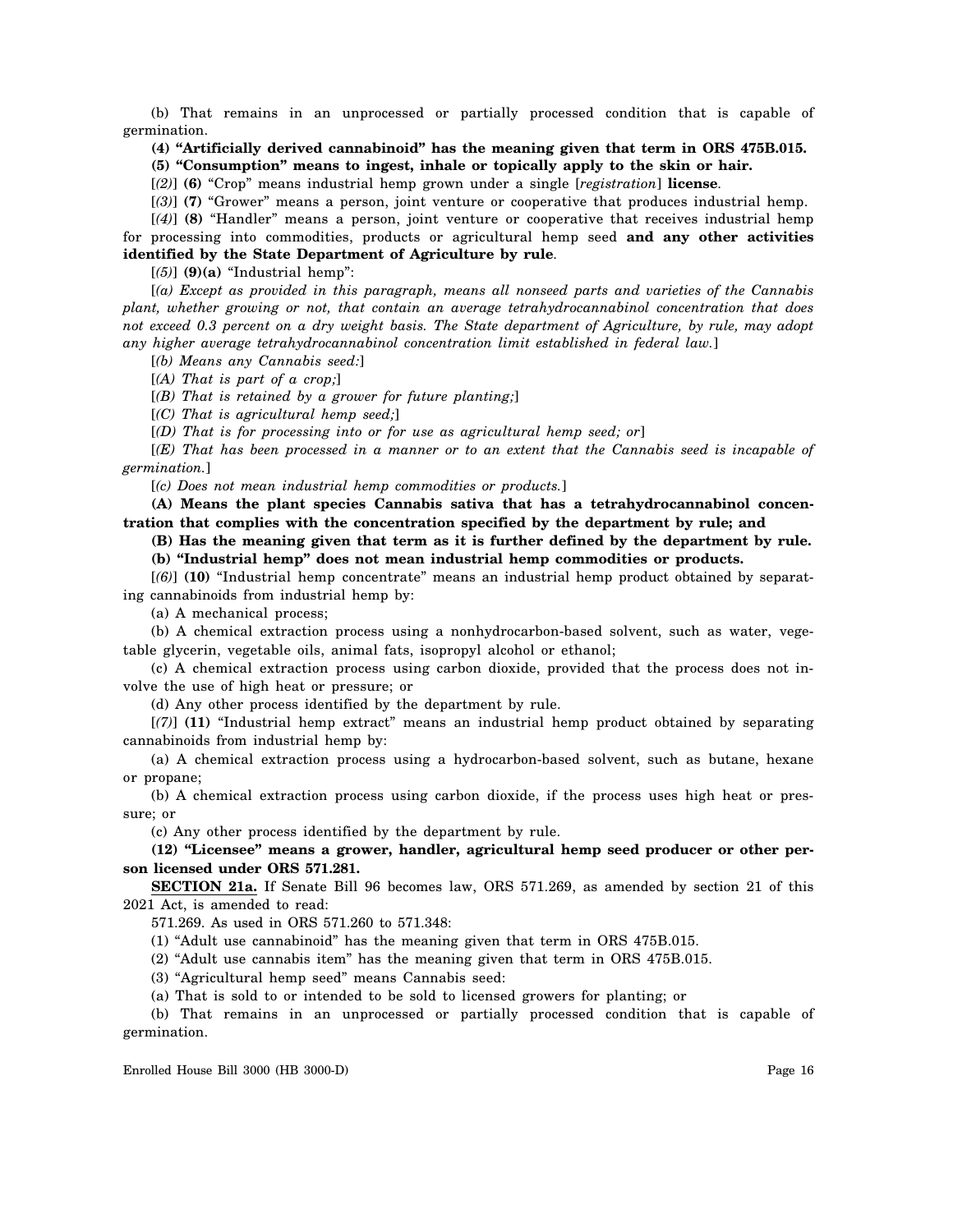(4) "Artificially derived cannabinoid" has the meaning given that term in ORS 475B.015.

(5) "Consumption" means [*to ingest, inhale or topically apply*] **ingestion, inhalation or topical application** to the skin or hair.

(6) "Crop" means industrial hemp grown under a single license.

(7) "Grower" means a person, joint venture or cooperative that produces industrial hemp.

(8) "Handler" means a person, joint venture or cooperative that receives industrial hemp for processing into commodities, products or agricultural hemp seed and any other activities identified by the State Department of Agriculture by rule.

 $(9)(a)$  "Industrial hemp":

(A) Means the plant species Cannabis sativa that has a tetrahydrocannabinol concentration that complies with the concentration specified by the department by rule; and

(B) Has the meaning given that term as it is further defined by the department by rule.

(b) "Industrial hemp" does not mean industrial hemp commodities or products.

(10) "Industrial hemp concentrate" means an industrial hemp product obtained by separating cannabinoids from industrial hemp by:

(a) A mechanical process;

(b) A chemical extraction process using a nonhydrocarbon-based solvent, such as water, vegetable glycerin, vegetable oils, animal fats, isopropyl alcohol or ethanol;

(c) A chemical extraction process using carbon dioxide, provided that the process does not involve the use of high heat or pressure; or

(d) Any other process identified by the department by rule.

(11) "Industrial hemp extract" means an industrial hemp product obtained by separating cannabinoids from industrial hemp by:

(a) A chemical extraction process using a hydrocarbon-based solvent, such as butane, hexane or propane;

(b) A chemical extraction process using carbon dioxide, if the process uses high heat or pressure; or

(c) Any other process identified by the department by rule.

(12) "Licensee" means a grower, handler, agricultural hemp seed producer or other person licensed under ORS 571.281.

**SECTION 22.** ORS 571.272 is amended to read:

571.272. (1) Industrial hemp is an agricultural product that is subject to regulation by the State Department of Agriculture.

(2)**(a)** For purposes of ORS chapter 616, the department may not consider industrial hemp or industrial hemp commodities or products to be an adulterant.

**(b) Paragraph (a) of this subsection does not prohibit the department from considering artificially derived cannabinoids to be adulterants.**

**SECTION 23.** ORS 571.281 is amended to read:

571.281. (1)**(a)** To grow or handle industrial hemp, a person must be [*registered with*] **licensed by** the State Department of Agriculture as a grower or handler.

**(b) The department may identify by rule activities related to growing or handling hemp in addition to those described in ORS 571.269 and may require licensure to engage in those activities. The department may issue, renew, suspend, revoke or refuse to issue or renew a license required pursuant to this subsection.**

(2)(a) Only a grower or handler [*registered*] **licensed** under this section may produce agricultural hemp seed. For a grower or handler to produce agricultural hemp seed, the grower or handler must be [*registered with*] **licensed by** the department as an agricultural hemp seed producer.

(b) Notwithstanding paragraph (a) of this subsection:

(A) A grower [*registered*] **licensed** under this section that retains agricultural hemp seed for the purpose of personally propagating industrial hemp in a subsequent year is not required to [*register with*] **be licensed by** the department as an agricultural hemp seed producer; and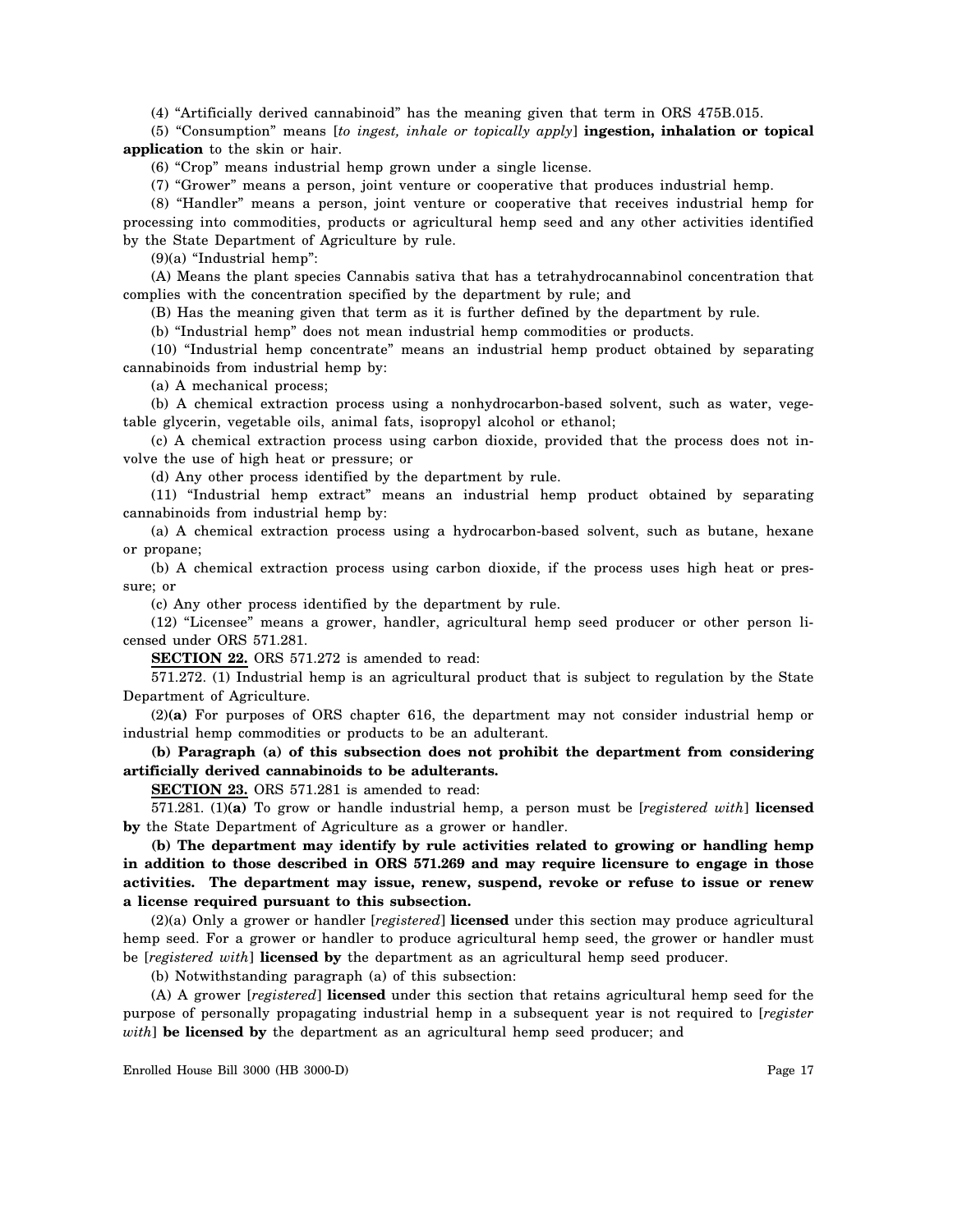(B) A grower or handler [*registered*] **licensed** under this section that produces Cannabis seeds that are incapable of germination, or a handler [*registered*] **licensed** under this section that processes Cannabis seeds that are incapable of germination into commodities or products, is not required to [*register with*] **be licensed by** the department as an agricultural hemp seed producer.

(3) An applicant for [*registration*] **a license** under this section must submit to the department, in a form and manner prescribed by the department, the following information:

(a) The name and address of the applicant;

(b) The name and address of the industrial hemp operation of the applicant; and

(c) Any other information required by the department by rule.

(4) [*Registration under this section is valid for a one-year term, beginning on January 1.*] **The department shall adopt rules specifying the period of time for which a license issued under this section is valid.** A [*grower, handler or agricultural hemp seed producer may renew a registration*] **licensee may renew a license** under this section in a form and manner prescribed by the department.

(5) A [*registration*] **license** under this section is a personal privilege and is not transferable.

(6) A grower or handler [*registered*] **licensed** under this section must keep records as required by the department by rule. Upon not less than three days' notice, the department may subject the records to inspection or audit during normal business hours. The department may make an inspection or audit for the purpose of ensuring compliance with:

(a) A provision of ORS 571.260 to 571.348;

(b) A rule adopted under a provision of ORS 571.260 to 571.348; or

(c) An order issued by the department pursuant to a provision of ORS 571.260 to 571.348 or a rule adopted under a provision of ORS 571.260 to 571.348.

(7) In addition to any inspection conducted pursuant to ORS 561.275, the department may inspect any crop during the crop's growth phase and take a representative composite sample for field analysis. If a crop contains an average tetrahydrocannabinol concentration exceeding [*0.3 percent on a dry weight basis or a tetrahydrocannabinol concentration exceeding the concentration allowed under federal law, whichever is greater*] **the concentration specified by the department by rule**, the department may detain, seize or embargo the crop as provided under ORS 561.605 to 561.620, subject to any process established under ORS 571.345.

(8)**(a)** The department may charge [*growers, handlers and agricultural hemp seed producers application fees, registration and renewal of registration fees, administrative change fees and fees for other services*] **licensees the following fees** in amounts reasonably calculated by the department to pay the cost of administering ORS 571.260 to 571.348[*.*]**:**

**(A) Application fees;**

**(B) License and license renewal fees;**

**(C) Administrative change fees; and**

**(D) Fees for other services.**

**(b)** Moneys from fees charged under this subsection shall be deposited in the Industrial Hemp Fund established under ORS 571.278.

(9) The department may adopt rules establishing public health and safety standards and industry best practices for growers and handlers [*registered*] **licensed** under this section.

**SECTION 24.** ORS 571.285 is amended to read:

571.285. (1) Subject to the provisions of ORS chapter 183, the State Department of Agriculture may revoke [*the registration of a grower, handler or agricultural hemp seed producer*] **a licensee's license** or refuse to [*register*] **issue** or renew the [*registration*] **license** if a [*grower, handler or agricultural hemp seed producer*] **licensee** violates:

(a) A provision of ORS 571.260 to 571.348;

(b) A rule adopted under a provision of ORS 571.260 to 571.348;

(c) An order issued by the department pursuant to a provision of ORS 571.260 to 571.348 or a rule adopted under a provision of ORS 571.260 to 571.348**, including an order of detainment issued under ORS 571.281**; or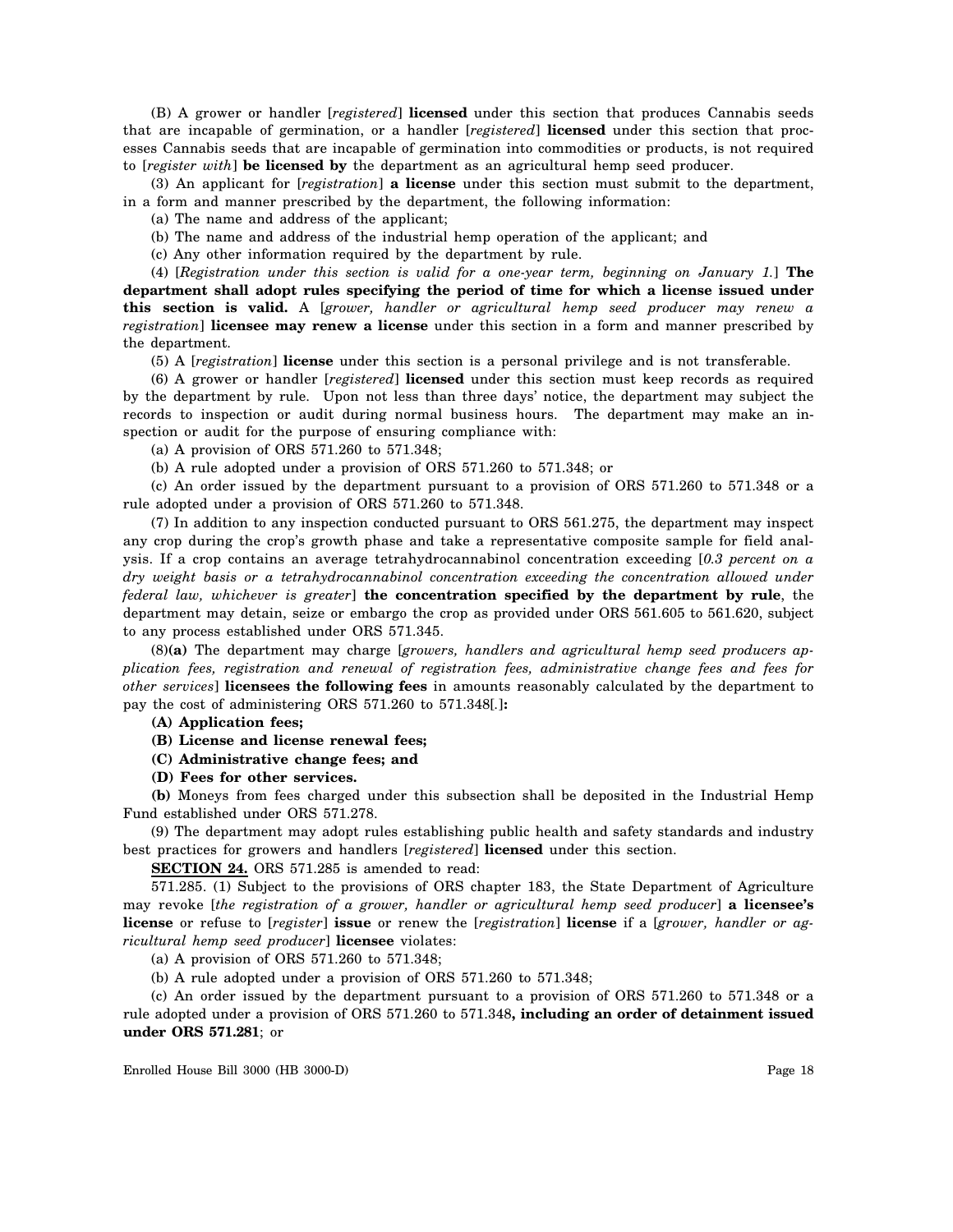(d) Any statutory law or department rule related to agricultural activities other than industrial hemp operations.

[*(2) The department may not discipline a grower, handler or agricultural hemp seed producer under this section on the basis that possessing, delivering and manufacturing industrial hemp are prohibited by federal law.*]

**(2) The department may adopt rules to prohibit a licensee from reapplying for a license under ORS 571.281 for a period of time specified by rule by the department if the licensee violates:**

**(a) A provision of ORS 571.260 to 571.348;**

**(b) A rule adopted pursuant to ORS 571.260 to 571.348; or**

**(c) An order issued by the department pursuant to ORS 571.260 to 571.348 or a rule adopted pursuant to ORS 571.260 to 571.348.**

**SECTION 25.** ORS 571.288 is amended to read:

571.288. A grower [*registered*] **licensed** under ORS 571.281 may use any propagation method, including planting seeds or starts or the use of clones or cuttings, to produce industrial hemp.

**SECTION 26.** ORS 571.294 is amended to read:

571.294. The State Department of Agriculture may charge growers and handlers [*registered*] **licensed** under ORS 571.281 fees reasonably calculated by the department to pay the cost of sampling or testing industrial hemp or industrial hemp commodities or products under ORS 571.330 and 571.333. Moneys from fees charged under this section shall be deposited in the Industrial Hemp Fund established under ORS 571.278.

**SECTION 27.** ORS 571.302 is amended to read:

571.302. (1) For purposes of ORS 633.511 to 633.750, agricultural hemp seed is an agricultural seed or a flower seed, as those terms are defined in ORS 633.511.

(2) The Director of Agriculture, or the director's agent, and the Dean of the College of Agricultural Sciences of Oregon State University, or the dean's agent, shall establish a program for the labeling and certification of agricultural hemp seed. For purposes of the program:

(a) The director and the dean shall perform their respective duties under ORS 633.511 to 633.750 with respect to agricultural hemp seed in the same manner that the director and dean perform their respective duties under ORS 633.511 to 633.750 with respect to other agricultural seed or flower seed, including but not limited to those duties related to labeling, testing and certifying seeds; and

(b) The director and the dean shall exercise their respective functions and powers under ORS 633.511 to 633.750 with respect to agricultural hemp seed in the same manner that the director and dean exercise their respective functions and powers under ORS 633.511 to 633.750 with respect to other agricultural seed or flower seed, including but not limited to inspecting and sampling seeds and making rules and regulations under ORS 633.680.

(3) Notwithstanding subsections (1) and (2) of this section, if the director in consultation with the dean determines that a specific provision of ORS 633.511 to 633.750, or a specific rule or regulation made under ORS 633.511 to 633.750, that applies to other agricultural seed or flower seed is inadequate or not suitable for the regulation of agricultural hemp seed, the director may by rule exempt agricultural hemp seed from the provision, rule or regulation and make rules providing more adequate or suitable regulation of agricultural hemp seed.

(4)(a) The director and the dean shall collaborate with growers [*registered*] **licensed** under ORS 571.281 in performing their respective duties and exercising their respective functions and powers under ORS 633.511 to 633.750 with respect to agricultural hemp seed.

(b) The director and the dean may collaborate with growers [*registered*] **licensed** under ORS 571.281 and other stakeholders to develop a heritage agricultural hemp seed for this state.

(5) The director and the dean may collaborate with entities authorized to certify seeds under the laws of other states in performing their respective duties and exercising their respective functions and powers under ORS 633.511 to 633.750 with respect to agricultural hemp seed.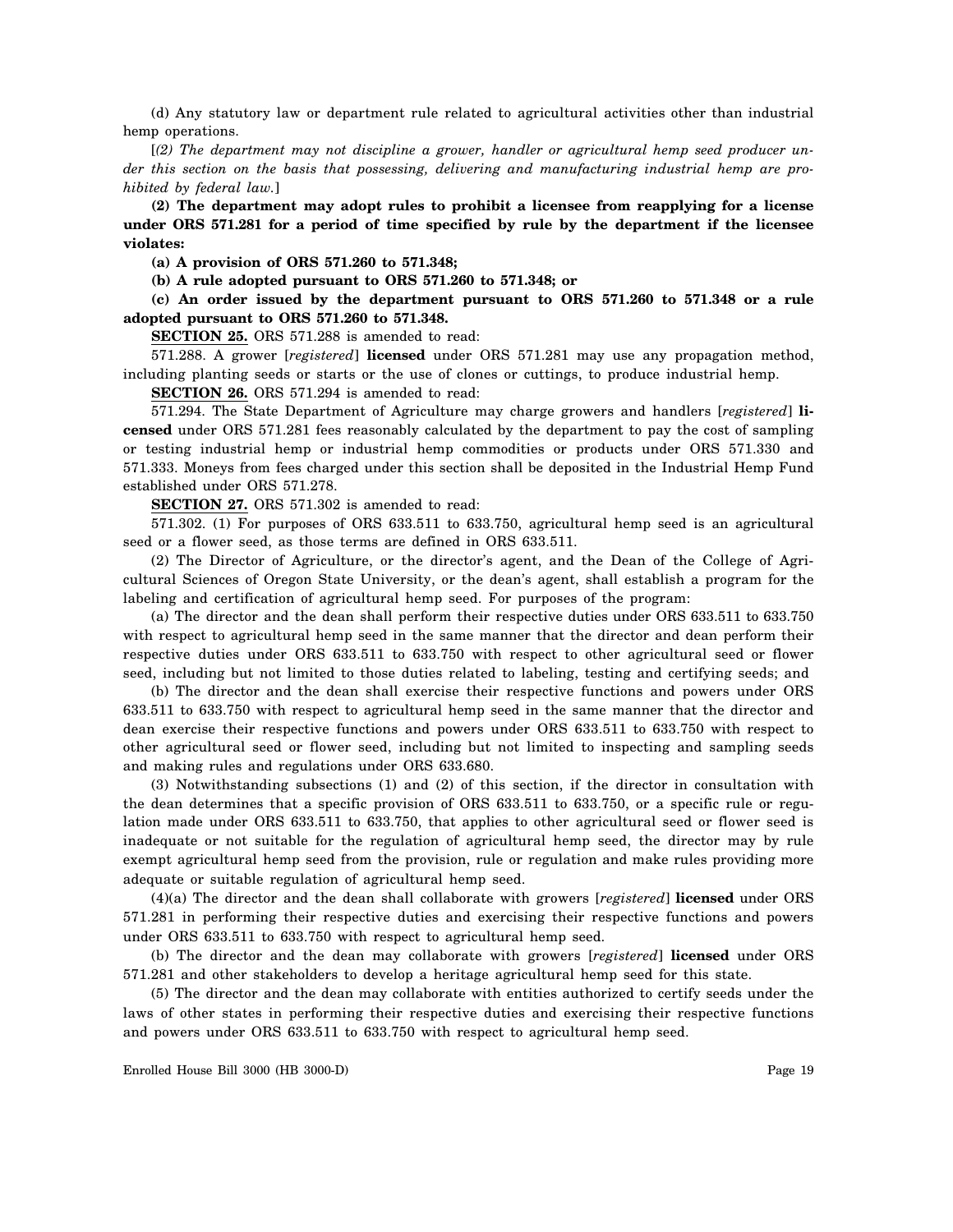(6) A grower [*registered*] **licensed** under ORS 571.281 is not required, for purposes related to growing industrial hemp, to use an agricultural hemp seed variety certified under the program described in this section.

(7) The State Department of Agriculture may establish by rule waivers to, or exemptions from, tests that would otherwise be conducted to determine a crop's average tetrahydrocannabinol concentration for crops planted with agricultural hemp seed varieties certified pursuant to the program described in this section.

**SECTION 28.** ORS 571.327 is amended to read:

571.327. (1) An agricultural hemp seed producer [*registered*] **licensed** under ORS 571.281:

(a) Must sell agricultural hemp seed in a manner that complies with any standard established by the Director of Agriculture under ORS 633.511 to 633.750; and

(b) May sell agricultural hemp seed only if the agricultural hemp seed meets any packaging or labeling requirement, or any quality standard, adopted by the director under subsection (2) of this section.

(2) The director may adopt rules establishing packaging requirements, labeling requirements and quality standards for agricultural hemp seed.

(3) The State Department of Agriculture shall make available to growers [*registered*] **licensed** under ORS 571.281 information that identifies agricultural hemp seed producers [*registered*] **licensed** under ORS 571.281 from whom the growers may purchase agricultural hemp seed.

**SECTION 29.** ORS 571.330 is amended to read:

571.330. [*(1) For purposes of this section, "consumption" means to ingest, inhale or topically apply to the skin or hair.*]

[*(2)(a)*] **(1)(a)** A laboratory licensed by the Oregon Liquor Control Commission under ORS 475B.560 and accredited by the Oregon Health Authority pursuant to ORS 475B.565 may test industrial hemp and industrial hemp commodities and products **whether or not the industrial hemp or industrial hemp commodities or products were** produced or processed by a [*grower, handler or agricultural hemp seed producer registered under ORS 571.281*] **licensee**.

(b) An accredited independent testing laboratory that has been approved by the authority or the State Department of Agriculture may test industrial hemp and industrial hemp commodities and products **whether or not the industrial hemp or industrial hemp commodities or products were** produced or processed by a [*grower, handler or agricultural hemp seed producer registered under ORS 571.281*] **licensee**.

[*(3)*] **(2)** A [*grower or handler*] **person** may not sell or transfer an industrial hemp commodity or product that is intended for human consumption **and that was produced, processed or manufactured in this state** unless the commodity or product is tested by a laboratory described in subsection  $[2]$  (1) of this section to ensure that the commodity or product meets the requirements adopted by the Oregon Health Authority under ORS  $475B.555$  (1)(a) and (b) and (2) for testing marijuana items.

[*(4)*] **(3)** For purposes of this section, the department shall adopt rules:

(a) Establishing protocols for the testing of industrial hemp commodities and products; and

(b) Establishing procedures for determining batch sizes and for sampling industrial hemp commodities and products.

[*(5)*] **(4)** This section does not apply to:

(a) Agricultural hemp seed;

(b) Seeds of the plant genus Cannabis within the plant family Cannabaceae that are incapable of germination;

(c) Products derived from seeds described in paragraph (b) of this subsection; or

(d) Other parts of industrial hemp that the department identifies by rule as exempt.

**SECTION 29a. If Senate Bill 96 becomes law, section 29 of this 2021 Act (amending ORS 571.330) is repealed and ORS 571.330, as amended by section 13, chapter \_\_\_, Oregon Laws 2021 (Enrolled Senate Bill 96), is amended to read:**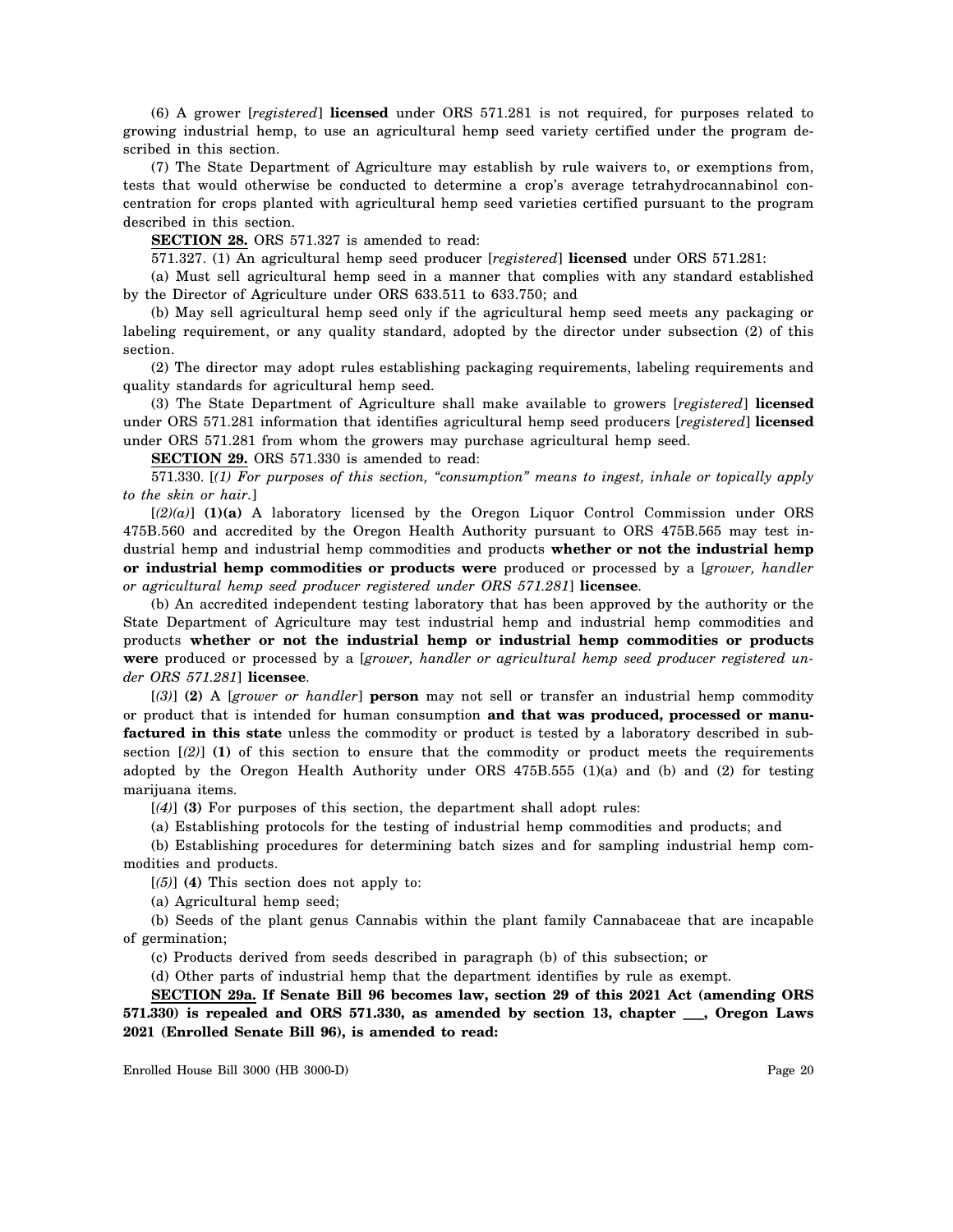571.330. [*(1) For purposes of this section, "consumption" means ingestion, inhalation or topical application to the skin or hair.*]

[*(2)(a)*] **(1)(a)** A laboratory licensed by the Oregon Liquor Control Commission under ORS 475B.560 and accredited by the Oregon Health Authority pursuant to ORS 475B.565 may test industrial hemp and industrial hemp commodities and products **whether or not the industrial hemp or industrial hemp commodities or products were** produced or processed by a [*grower, handler or agricultural hemp seed producer registered under ORS 571.281*] **licensee**.

(b) An accredited independent testing laboratory that has been approved by the authority or the State Department of Agriculture may test industrial hemp and industrial hemp commodities and products **whether or not the industrial hemp or industrial hemp commodities or products were** produced or processed by a [*grower, handler or agricultural hemp seed producer registered under ORS 571.281*] **licensee**.

[*(3)*] **(2)** A [*grower or handler*] **person** may not sell or transfer an industrial hemp commodity or product that is intended for human consumption **and that was produced, processed or manufactured in this state** unless the commodity or product is tested by a laboratory described in subsection  $(2)$  (1) of this section to ensure that the commodity or product meets the requirements adopted by the Oregon Health Authority under ORS 475B.555 (1)(a) and (b) for testing marijuana items and industrial hemp-derived vapor items and ORS 475B.555 (2) for testing cannabinoid edibles.

[*(4)*] **(3)** Industrial hemp commodities or products that are intended for use in an inhalant delivery system, as defined in ORS 431A.175, must meet the requirements of ORS 475B.550 to 475B.590 and 475B.600 to 475B.655 that apply to industrial hemp-derived vapor items as defined in ORS 475B.550 and 475B.600.

[*(5)*] **(4)** For purposes of this section, the department shall adopt rules:

(a) Establishing protocols for the testing of industrial hemp commodities and products; and

(b) Establishing procedures for determining batch sizes and for sampling industrial hemp commodities and products.

[*(6)*] **(5)** This section does not apply to:

(a) Agricultural hemp seed;

(b) Seeds of the plant genus Cannabis within the plant family Cannabaceae that are incapable of germination;

(c) Products derived from seeds described in paragraph (b) of this subsection; or

(d) Other parts of industrial hemp that the department identifies by rule as exempt.

**SECTION 30.** ORS 571.336 is amended to read:

571.336. (1) As used in this section, "licensee," "marijuana," "marijuana item" and "marijuana processor" have the meanings given those terms in ORS 475B.015.

(2) A grower [*registered*] **licensed** under ORS 571.281 may deliver industrial hemp, and a handler [*registered*] **licensed** under ORS 571.281 may deliver industrial hemp concentrates and industrial hemp extracts, to a marijuana processor that holds a license issued under ORS 475B.090, if:

(a) The grower or handler and the marijuana processor are registered with the Oregon Liquor Control Commission, in a form and manner prescribed by the commission, for the purpose of processing industrial hemp, industrial hemp concentrates and industrial hemp extracts;

(b) The marijuana processor is provided with the results of any test conducted on the industrial hemp, industrial hemp concentrate or industrial hemp extract pursuant to ORS 571.260 to 571.348 as a condition of the marijuana processor's receiving the industrial hemp, industrial hemp concentrate or industrial hemp extract;

(c) The marijuana processor keeps the results of any test that the marijuana processor receives pursuant to paragraph (b) of this subsection in a form and manner prescribed by the commission;

(d) The industrial hemp, industrial hemp concentrate or industrial hemp extract is tracked using the system developed and maintained under ORS 475B.177 when the industrial hemp, industrial hemp concentrate or industrial hemp extract is delivered to the premises of the marijuana processor; and

(e) The grower or handler and the marijuana processor meet any other requirement established by the commission by rule.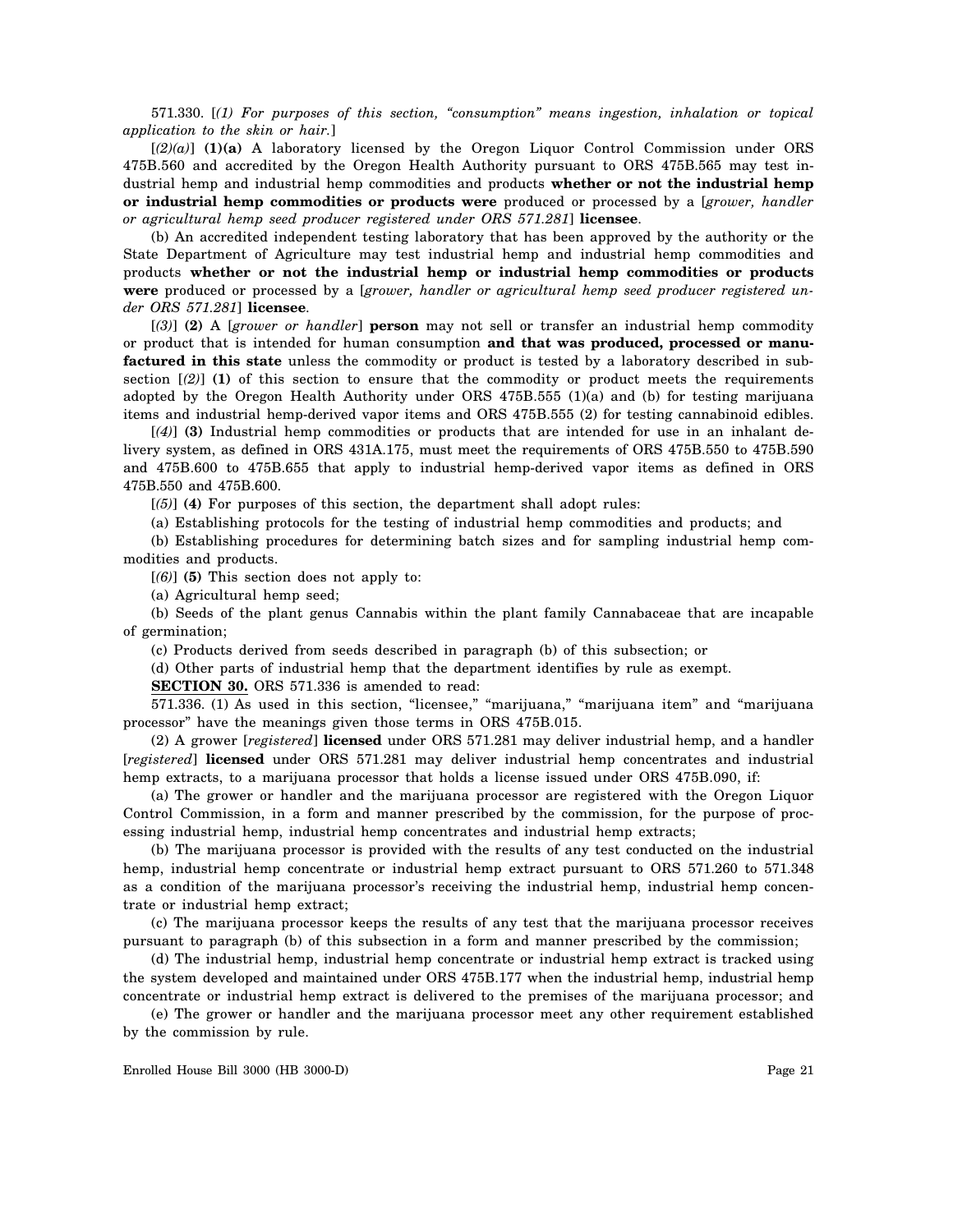(3) Industrial hemp, industrial hemp concentrates and industrial hemp extracts may be processed by a marijuana processor registered under this section into any industrial hemp commodity or product or used by a marijuana processor registered under this section to supplement the processing of any marijuana item.

(4) An industrial hemp concentrate, industrial hemp extract, industrial hemp commodity or product or marijuana item processed pursuant to this section may be delivered by a marijuana processor registered under this section to a licensee as described in ORS 475B.206, provided that the industrial hemp concentrate, industrial hemp extract, industrial hemp commodity or product or marijuana item meets any applicable requirement for marijuana items set forth in ORS 475B.010 to 475B.545, 475B.550 to 475B.590 and 475B.600 to 475B.655 and rules adopted under ORS 475B.010 to 475B.545, 475B.550 to 475B.590 and 475B.600 to 475B.655.

(5) The commission may impose an annual fee reasonably calculated to not exceed the cost of administering this section on growers registered under this section, handlers registered under this section and marijuana processors registered under this section. Fees collected under this section shall be deposited in the Marijuana Control and Regulation Fund established under ORS 475B.296. Moneys deposited in the fund pursuant to this subsection are continuously appropriated to the commission for the purpose of administering this section.

**SECTION 31.** ORS 571.337 is amended to read:

571.337. (1) As used in this section:

[*(a) "Consumption" has the meaning given that term in ORS 571.330.*]

[*(b)*] **(a)** "Processor" means a person licensed under ORS 475B.090.

[*(c)*] **(b)** "Retailer" means a person licensed under ORS 475B.105.

[*(d)*] **(c)** "Wholesaler" means a person licensed under ORS 475B.100.

(2) [*Except as provided in ORS 571.341,*] A processor, retailer or wholesaler may purchase, receive, transfer, sell or transport industrial hemp, or an industrial hemp commodity or product that contains cannabinoids and is intended for human consumption, only if:

(a) The processor, retailer or wholesaler received the hemp, commodity or product from a grower or handler [*registered*] **licensed** under ORS 571.281 or a processor;

(b) The grower, handler or processor under paragraph (a) of this subsection is registered [*by*] **with** the Oregon Liquor Control Commission as provided under ORS 571.336; and

(c) The hemp, commodity or product meets the requirements for marijuana items under ORS 475B.010 to 475B.545, 475B.550 to 475B.590 and 475B.600 to 475B.655 and rules adopted by the commission.

(3) A grower, handler or processor registered as described under ORS 571.336 (2)(a) shall enter **the** hemp, commodity or product that contains cannabinoids, is intended for human consumption and is intended for transfer, sale or transport to a processor, retailer or wholesaler licensed under ORS 475B.010 to 475B.545 into the tracking system described in ORS 475B.177 before the hemp, commodity or product is transferred to a laboratory described in ORS 571.330 [*(2)*] **(1)** for testing of a type described under ORS 475B.555. The commission shall continue to track the hemp, commodity or product entered into the system under this subsection when the hemp, commodity or product is transferred, sold or transported to a premises licensed under ORS 475B.010 to 475B.545, or to other areas under the control of the premises licensee.

**(4) A processor may transfer, sell or transport an industrial hemp commodity or product to a person that is not a processor, retailer or wholesaler if the industrial hemp commodity or product:**

**(a) Is tested as described in ORS 475B.555 and otherwise meets the requirements for marijuana items under ORS 475B.010 to 475B.545, 475B.550 to 475B.590 and 475B.600 to 475B.655 and rules adopted by the commission;**

**(b) Is entered into the tracking system described in ORS 475B.177;**

**(c) Prior to the transfer, sale or transport, is held by the processor for the duration and in the manner required by the commission by rule; and**

**(d) Meets any other requirements established by the commission by rule.**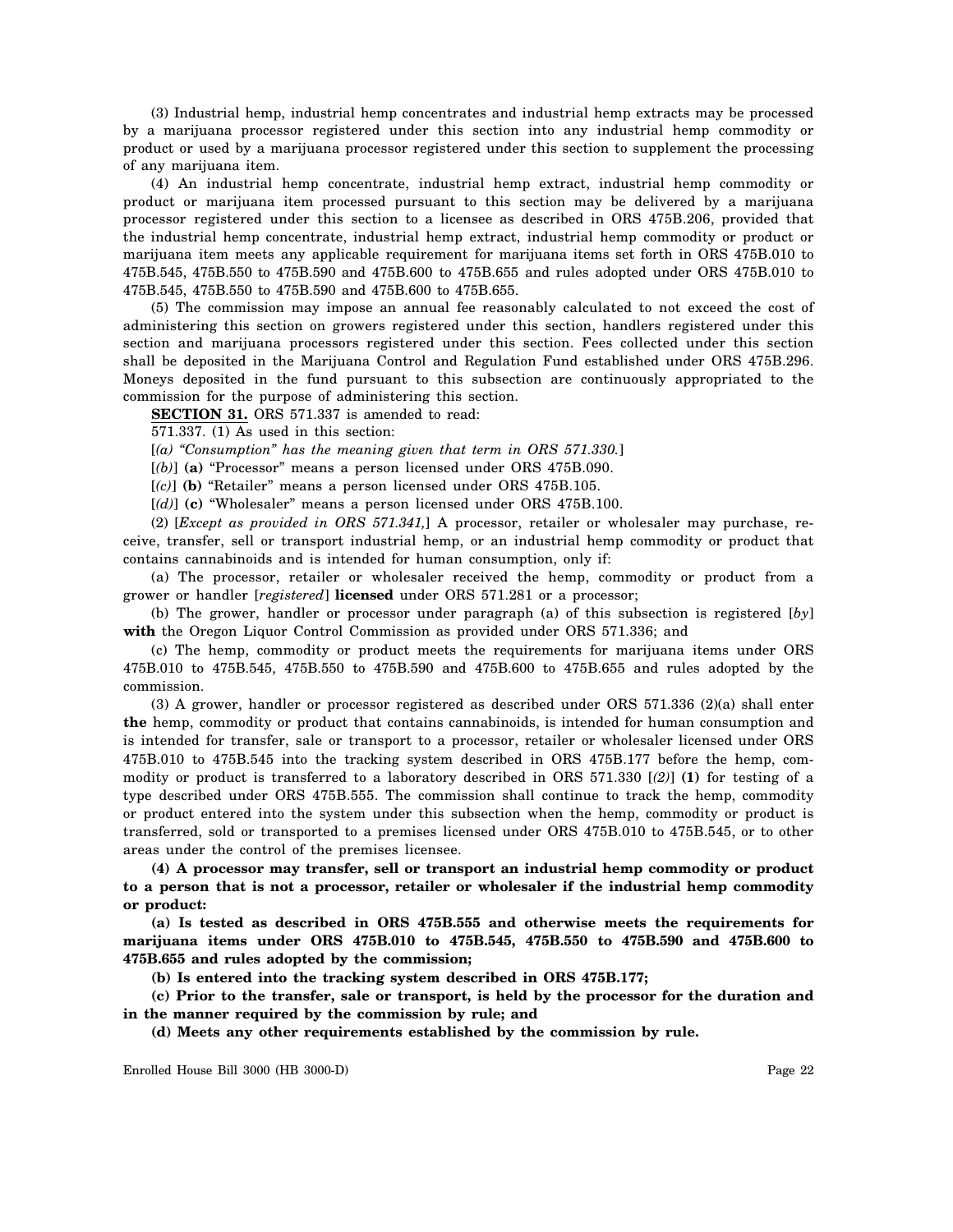[*(4)*] **(5)** The State Department of Agriculture shall adopt rules regarding the activities of growers and handlers under this section.

[*(5)*] **(6)(a)** The commission shall adopt rules regarding the activities of processors, retailers, wholesalers and laboratories under this section.

**(b) The commission may adopt rules to carry out subsection (4) of this section.**

**SECTION 32.** ORS 571.339 is amended to read:

571.339. [*A person may not make a retail sale of industrial hemp commodities or products in this state unless the industrial hemp commodities or products and the industrial hemp used to process the industrial hemp commodities or products meet the requirements for processing industrial hemp commodities or products or growing industrial hemp set forth in ORS 571.260 to 571.348 and rules adopted under ORS 571.260 to 571.348.*]

**(1) For purposes of this section, "consumer" means a person that purchases, acquires, owns, holds or uses an industrial hemp commodity or product other than for the purpose of resale.**

**(2) A person may not sell, transfer or deliver to a consumer an industrial hemp commodity or product that contains cannabinoids and is intended for human consumption unless:**

**(a) The industrial hemp commodity or product has been tested in accordance with ORS 571.330 and any rules adopted pursuant to ORS 571.330;**

**(b) If the hemp commodity or product is intended for human consumption by ingestion, the hemp commodity or product was processed in a facility licensed by the State Department of Agriculture under ORS 616.695 to 616.755 or in a facility in another state or jurisdiction that meets requirements substantially similar to requirements established under ORS 616.695 to 616.755;**

**(c) The person obtains and maintains documentation of the results of the testing;**

**(d) If the industrial hemp commodity or product is sold to a person under 21 years of age or any representations are made to the consumer about the concentration of delta-8-tetrahydrocannabinol, the results of the testing required under this subsection demonstrate the concentration of delta-8-tetrahydrocannabinol;**

**(e) The industrial hemp commodity or product does not contain more than 0.3 percent tetrahydrocannabinol or the concentration of tetrahydrocannabinol allowed under federal law, whichever is greater; and**

**(f) The industrial hemp commodity or product does not exceed the concentration of adult use cannabinoids established by the Oregon Liquor Control Commission, in conjunction with the Oregon Health Authority and State Department of Agriculture, by rule.**

**(3) The testing required under subsection (2) of this section may be conducted only by:**

**(a) A laboratory licensed by the commission under ORS 475B.560 and accredited by the authority under ORS 475B.565; or**

**(b) If the industrial hemp commodity or product was processed outside of this state, a laboratory accredited to the same or more stringent standards as a laboratory described in paragraph (a) of this subsection.**

**(4) A person may not sell or deliver an adult use cannabis item to a person under 21 years of age.**

**(5)** This section does not apply to the retail sale of industrial hemp commodities or products by a marijuana retailer, as defined in ORS 475B.015, that holds a license issued under ORS 475B.105.

**SECTION 33.** ORS 571.345 is amended to read:

571.345. The State Department of Agriculture may by rule or order establish a process providing for the remediation of a violation of ORS 571.330 or 571.333 that is committed by a grower or handler [*registered*] **licensed** under ORS 571.281 and is not committed intentionally.

**SECTION 33a.** ORS 571.348 is amended to read:

571.348. (1) Subject to the provisions of ORS chapter 183, the State Department of Agriculture may impose a civil penalty not to exceed \$2,500 on a person for violating:

(a) A provision of ORS 571.260 to 571.348;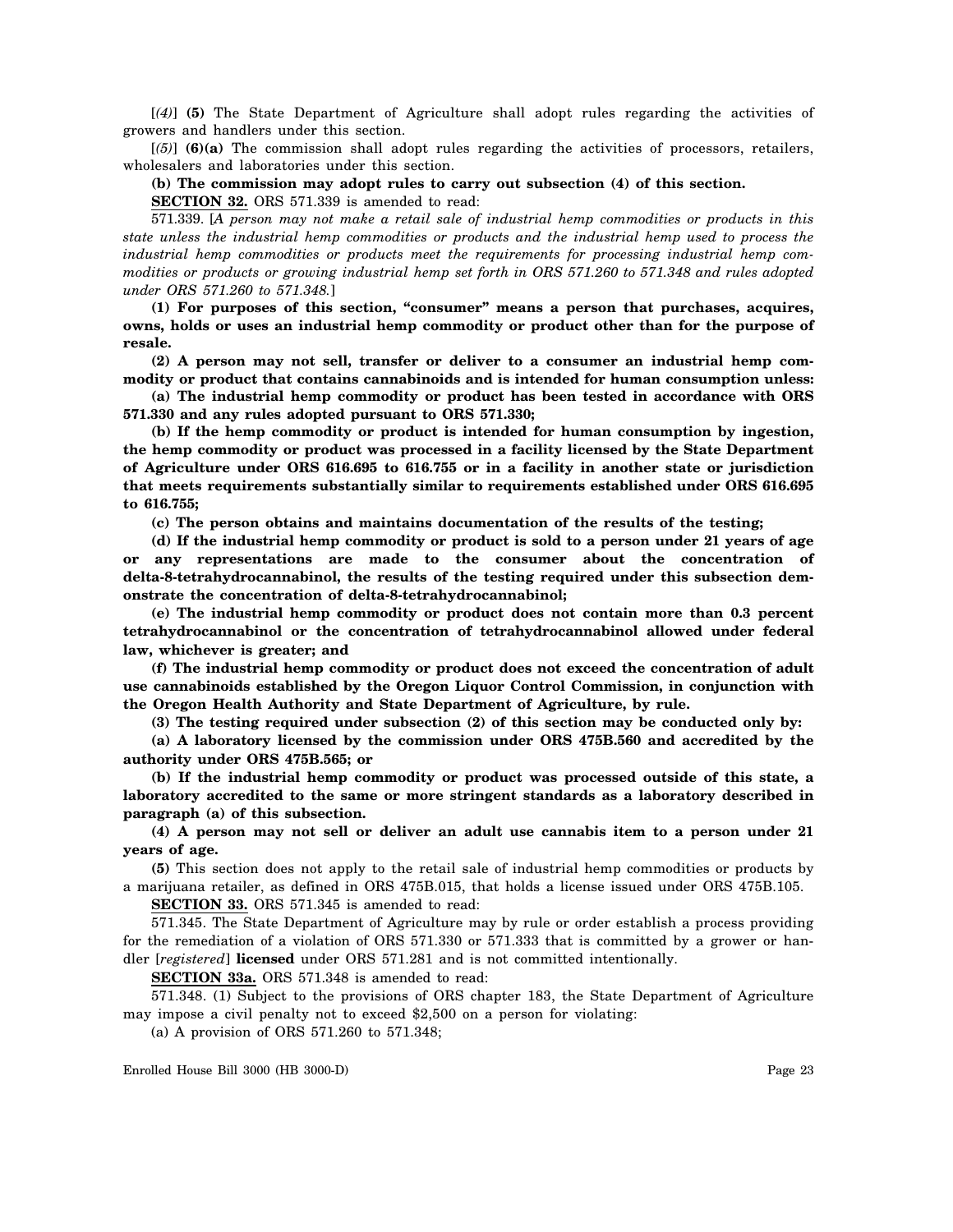(b) A rule adopted under a provision of ORS 571.260 to 571.348; or

(c) An order issued by the department pursuant to a provision of ORS 571.260 to 571.348 or a rule adopted under a provision of ORS 571.260 to 571.348.

**(2) In addition to the penalty described in subsection (1) of this section, subject to the provisions of ORS chapter 183, the department may impose a civil penalty not to exceed \$10,000 on a person if the person is a grower registered under ORS 571.281 and the department determines that the person's industrial hemp crop contains an average tetrahydrocannabinol concentration of at least 10 percent on a dry weight basis.**

[*(2)*] **(3)** The department may not discipline a person under this section on the basis that possessing, delivering and manufacturing industrial hemp are prohibited by federal law.

[*(3)*] **(4)** All moneys collected by the department under this section shall be deposited in the General Fund in the State Treasury to the credit of the Industrial Hemp Fund established under ORS 571.278.

**SECTION 33b.** ORS 571.348, as amended by section 33a of this 2021 Act, is amended to read:

571.348. (1) Subject to the provisions of ORS chapter 183, the State Department of Agriculture may impose a civil penalty not to exceed \$2,500 on a person for violating:

(a) A provision of ORS 571.260 to 571.348;

(b) A rule adopted under a provision of ORS 571.260 to 571.348; or

(c) An order issued by the department pursuant to a provision of ORS 571.260 to 571.348 or a rule adopted under a provision of ORS 571.260 to 571.348.

(2) In addition to the penalty described in subsection (1) of this section, subject to the provisions of ORS chapter 183, the department may impose a civil penalty not to exceed \$10,000 on a person if the person is a grower [*registered*] **licensed** under ORS 571.281 and the department determines that the person's industrial hemp crop contains an average tetrahydrocannabinol concentration of at least 10 percent on a dry weight basis.

(3) The department may not discipline a person under this section on the basis that possessing, delivering and manufacturing industrial hemp are prohibited by federal law.

(4) All moneys collected by the department under this section shall be deposited in the General Fund in the State Treasury to the credit of the Industrial Hemp Fund established under ORS 571.278.

## **SECTION 34. ORS 571.341 is repealed.**

**SECTION 35. The State Department of Agriculture shall issue a license to grow or handle hemp under ORS 571.281 on the date the previous registration is due for renewal to a grower or handler who:**

**(1) Registered under ORS 571.281 on or before the operative date specified in section 36 of this 2021 Act; and**

**(2) Meets the requirements for registration renewal.**

**SECTION 36. (1) Sections 14 to 17 of this 2021 Act, the amendments to ORS 571.260, 571.263, 571.281, 571.285, 571.288, 571.294, 571.302, 571.327, 571.330, 571.336, 571.337, 571.339, 571.345 and 571.348 by sections 19, 20, 23 to 33 and 33b of this 2021 Act, the amendments to sections 18 to 18c of this 2021 Act by sections 18d to 18g of this 2021 Act and the repeal of ORS 571.341 by section 34 of this 2021 Act become operative on January 1, 2022.**

**(2) The Oregon Health Authority, the Oregon Liquor Control Commission and the State Department of Agriculture may take any action before the operative date specified in subsection (1) of this section that is necessary to enable the authority, the commission and the department to exercise, on and after the operative date specified in subsection (1) of this section, all of the duties, functions and powers conferred on the authority, the commission and the department by sections 14 to 17 of this 2021 Act, the amendments to ORS 571.260, 571.263, 571.281, 571.285, 571.288, 571.294, 571.302, 571.327, 571.330, 571.336, 571.337, 571.339, 571.345 and 571.348 by sections 19, 20, 23 to 33 and 33b of this 2021 Act, the amendments to sections 18 to 18c of this 2021 Act by sections 18d to 18g of this 2021 Act and the repeal of ORS 571.341 by section 34 of this 2021 Act.**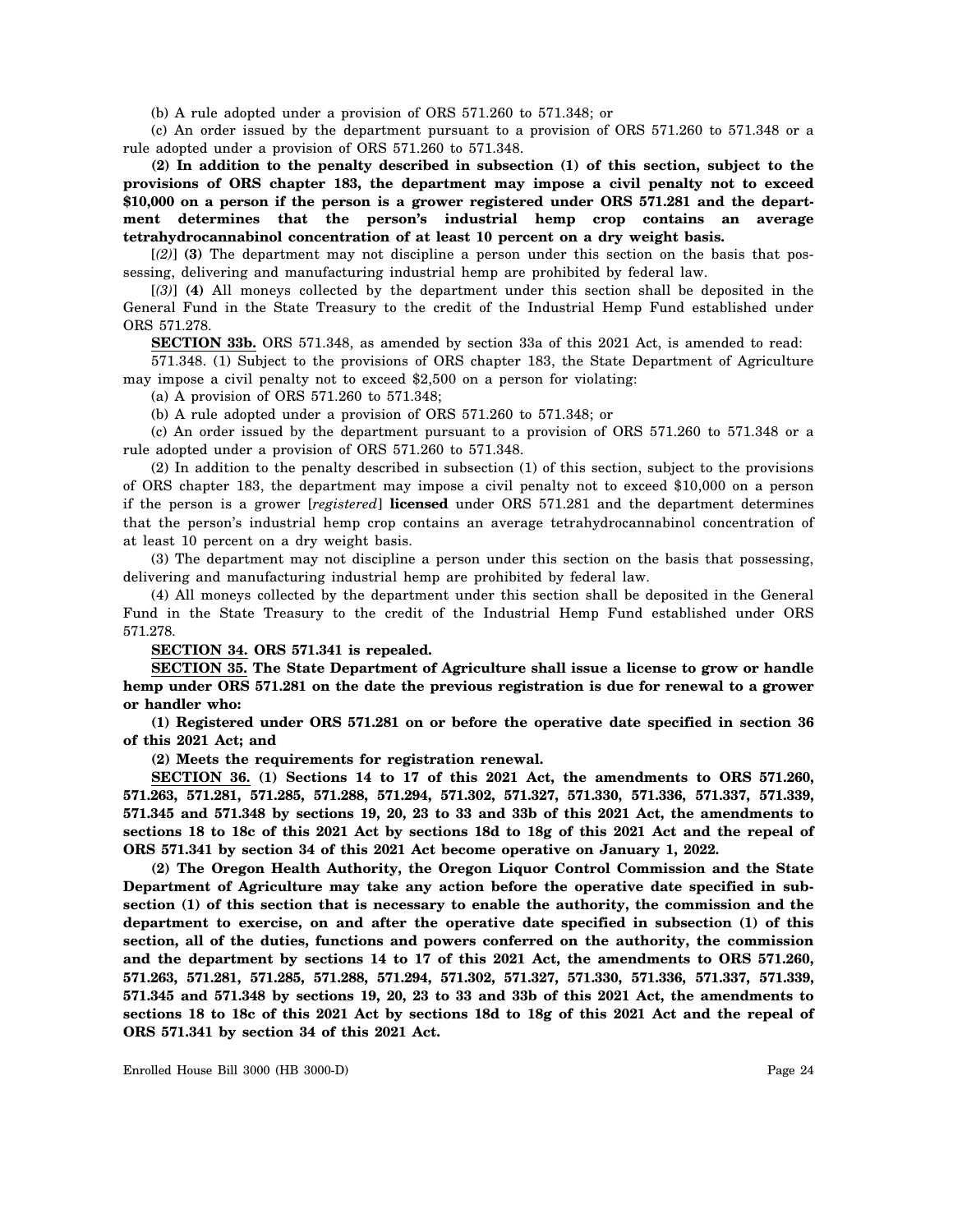# **TASK FORCE ON CANNABIS-DERIVED INTOXICANTS**

**SECTION 37. (1) The Task Force on Cannabis-Derived Intoxicants is established.**

**(2) The task force consists of 15 members appointed as follows:**

**(a) The President of the Senate shall appoint one member from among the members of the Senate;**

**(b) The Senate Minority Leader shall appoint one member from among the members of the Senate;**

**(c) The Speaker of the House of Representatives shall appoint one member from among the members of the House of Representatives;**

**(d) The House Minority Leader shall appoint one member from among the members of the House of Representatives; and**

**(e) The Governor shall appoint 11 members as follows:**

**(A) One member who represents counties in this state;**

**(B) One member who represents cities in this state;**

**(C) One member who represents law enforcement agencies;**

**(D) One member who represents industrial hemp growers registered or licensed under ORS 571.281;**

**(E) One member who represents industrial hemp handlers registered or licensed under ORS 571.281;**

**(F) The director of the Oregon State University Global Hemp Innovation Center, or a designee of the director;**

**(G) Two members who represent licensees, as defined in ORS 475B.015;**

**(H) The Director of Agriculture, or a designee of the director;**

**(I) The director of the Oregon Health Authority Public Health Division, or a designee of the director; and**

**(J) The administrator of the Oregon Liquor Control Commission, or a designee of the administrator.**

**(3) The task force shall consider:**

**(a) Changes to state law to support the regulation of intoxicating cannabis-derived products and artificially derived cannabinoids;**

**(b) The consolidation of administrative functions related to the regulation of cannabis;**

**(c) Methods to prevent sales to minors of industrial hemp commodities or products that contain intoxicating cannabinoids;**

**(d) Regulation to address genetic engineering of cannabis;**

**(e) Testing requirements and methods of enforcement of testing requirements for cannabinoids, including artificially derived cannabinoids, to protect the public health and safety;**

**(f) Policy changes related to interstate commerce and transportation of cannabis;**

**(g) Changes to state regulation of cannabis as a result of federal laws; and**

**(h) Input from marijuana and industrial hemp industry members.**

**(4) A majority of the members of the task force constitutes a quorum for the transaction of business.**

**(5) Official action by the task force requires the approval of a majority of the members of the task force.**

**(6) The task force shall elect one of its members to serve as chairperson.**

**(7) If there is a vacancy for any cause, the appointing authority shall make an appointment to become immediately effective.**

**(8) The task force shall meet at times and places specified by the call of the chairperson or of a majority of the members of the task force.**

**(9) The task force may adopt rules necessary for the operation of the task force.**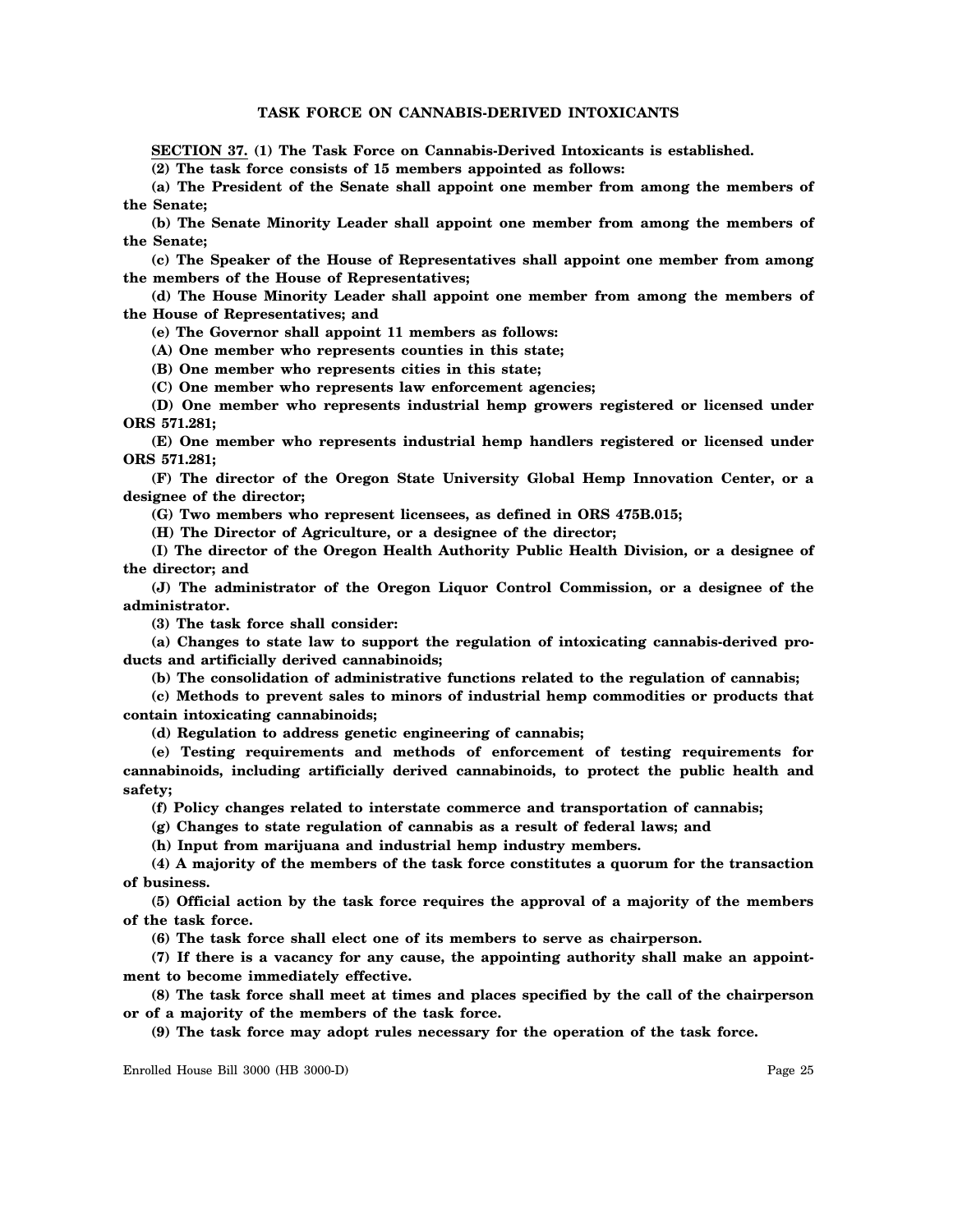**(10) Not later than June 30, 2022, the State Department of Agriculture shall report to the task force on the implementation of section 18 of this 2021 Act.**

**(11)(a) The task force shall submit a report in the manner provided by ORS 192.245, and shall include initial findings and recommendations for legislation, to the interim committee of the Legislative Assembly related to economic development no later than December 31, 2021.**

**(b) The task force shall submit a report in the manner provided by ORS 192.245, and shall include final findings and recommendations for legislation, to the interim committee of the Legislative Assembly related to economic development no later than December 31, 2022. The report submitted under this paragraph must include a summary of the information submitted to the task force by the department under subsection (10) of this section.**

**(12) The Oregon Liquor Control Commission and the State Department of Agriculture, in consultation with the Oregon Health Authority and the Department of Revenue, shall provide staff support to the task force.**

**(13) Members of the task force who are not members of the Legislative Assembly are not entitled to compensation or reimbursement for expenses and serve as volunteers on the task force.**

**(14) All agencies of state government, as defined in ORS 174.111, are directed to assist the task force in the performance of the duties of the task force and, to the extent permitted by laws relating to confidentiality, to furnish information and advice the members of the task force consider necessary to perform their duties.**

**SECTION 38. Section 37 of this 2021 Act is repealed on January 2, 2023.**

# **ILLEGAL MARIJUANA MARKET ENFORCEMENT GRANT PROGRAM FUNDING**

**SECTION 39.** Section 16, chapter 103, Oregon Laws 2018, is amended to read:

**Sec. 16.** (1) Notwithstanding ORS 475B.759, before making any other distribution from the Oregon Marijuana Account established under ORS 475B.759, the Department of Revenue shall first distribute quarterly from the account the following:

(a) \$875,000 to the Oregon Liquor Control Commission for deposit in the Marijuana Control and Regulation Fund established under ORS 475B.296; and

(b) [*\$375,000*] **\$750,000** to the Oregon Criminal Justice Commission for deposit into the Illegal Marijuana Market Enforcement Grant Program Fund established under section 15 [*of this 2018 Act*]**, chapter 103, Oregon Laws 2018,** for the purposes of paying the costs incurred by the commission in carrying out the provisions of section 13 [*of this 2018 Act*]**, chapter 103, Oregon Laws 2018**.

(2) The final distribution made under subsection (1) of this section shall be made in the fiscal quarter beginning on October 1, 2023.

## **ENFORCEMENT**

**SECTION 40. (1) The Oregon Liquor Control Commission shall, with the assistance of the State Department of Agriculture, create and continually update a map of the locations of industrial hemp operations registered or licensed under ORS 571.281 and premises for which a license has been issued under ORS 475B.070.**

**(2) The commission shall make the map described in subsection (1) of this section available to law enforcement agencies in this state and public employees and officials who are responsible for the enforcement of state and local laws regulating industrial hemp or marijuana.**

**SECTION 41. (1) A person commits the crime of unlawful production of marijuana if the person produces marijuana or industrial hemp:**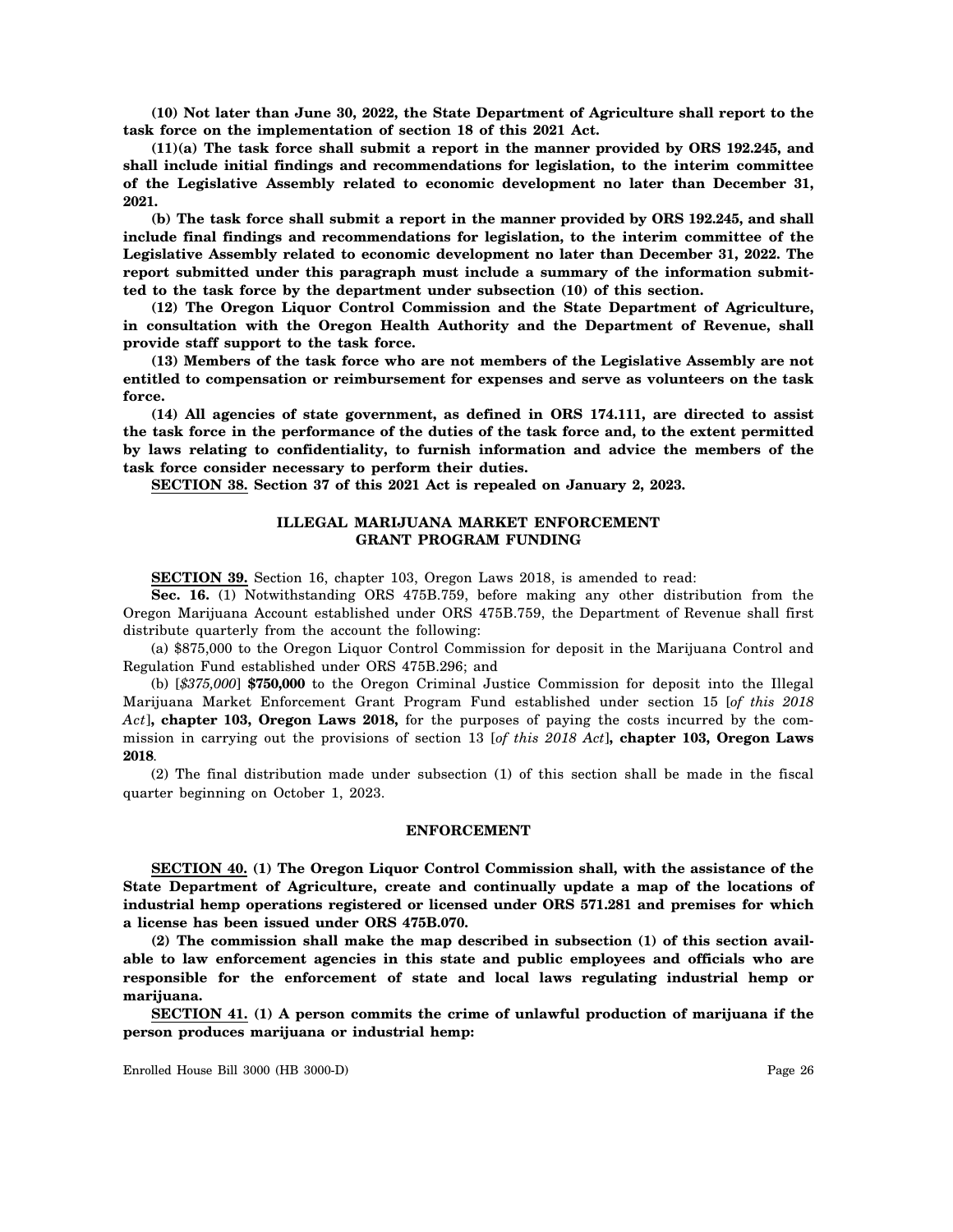**(a) At a location that is not confirmed by the Oregon Health Authority, the Oregon Liquor Control Commission or the State Department of Agriculture to be the location of an industrial hemp operation registered or licensed under ORS 571.281, a premises for which a license was issued under ORS 475B.090 or a marijuana grow site registered under ORS 475B.810; and**

**(b) In an amount that is not allowed by state law.**

**(2) Unlawful production of marijuana is a Class A misdemeanor.**

**(3) Marijuana or industrial hemp that is unlawfully produced, as described in subsection (1) of this section, is considered contraband and may be destroyed by a law enforcement agency.**

**SECTION 41a. (1) The Oregon Liquor Control Commission, in consultation with the State Department of Agriculture, shall develop by rule a methodology to distinguish whether a cannabis plant is marijuana or industrial hemp for purposes of sections 40 to 44 of this 2021 Act. The methodology must include testing criteria and cannabinoid concentrations above which immature or mature cannabis plants are presumptively considered to be marijuana.**

**(2) The department may order a person registered or licensed under ORS 571.281 to destroy any cannabis plants located at an industrial hemp operation for which the person described in this subsection is responsible if the cannabis plants are presumptively considered to be marijuana under the methodology adopted pursuant to subsection (1) of this section.**

**SECTION 42. (1) The State Department of Agriculture may enter into an interagency agreement with the Oregon Liquor Control Commission to allow representatives of the commission to carry out inspections of industrial hemp crops under ORS 571.281 (7).**

**(2) The department and the commission may adopt rules to carry out this section.**

**SECTION 43. (1) Pursuant to rules adopted by the State Department of Agriculture under subsection (2) of this section:**

**(a) Law enforcement officers may accompany the department to an industrial hemp operation for the purposes of providing protection for the department's representatives; and**

**(b) Public employees and officials who are responsible for the enforcement of state and local laws may accompany the department to an industrial hemp operation in order to carry out inspections that the public employees or officials are authorized to perform.**

**(2) The department shall adopt rules to carry out this section.**

**SECTION 44. The Governor may order that the Oregon National Guard provide assistance and support to the State Department of Agriculture and law enforcement in carrying out inspections of industrial hemp crops under ORS 571.281 (7) and other duties of the department related to the enforcement of ORS 571.260 to 571.348.**

**SECTION 45. Sections 40 to 44 of this 2021 Act are repealed on January 1, 2024.**

#### **FISCAL PROVISIONS**

**SECTION 46. Notwithstanding any other law limiting expenditures, the limitation on expenditures established by section 1 (2), chapter \_\_, Oregon Laws 2021 (Enrolled House Bill 5018), for the biennium beginning July 1, 2021, as the maximum limit for payment of expenses from fees, moneys or other revenues, including Miscellaneous Receipts, but excluding lottery funds and federal funds, collected or received by the Oregon Liquor Control Commission for marijuana regulation - recreational, is increased by \$399,007.**

**SECTION 47. Notwithstanding any other provision of law, the General Fund appropriation made to the Oregon Health Authority by section 1 (1), chapter \_\_, Oregon Laws 2021 (Enrolled House Bill 5024), for the biennium beginning July 1, 2021, for health systems, health policy and analytics, and public health, is increased by \$730,917.**

**SECTION 48. Notwithstanding any other law limiting expenditures, the limitation on expenditures established by section 3, chapter \_\_, Oregon Laws 2021 (Enrolled House Bill 5005), for the biennium beginning July 1, 2021, as the maximum limit for payment of expenses from**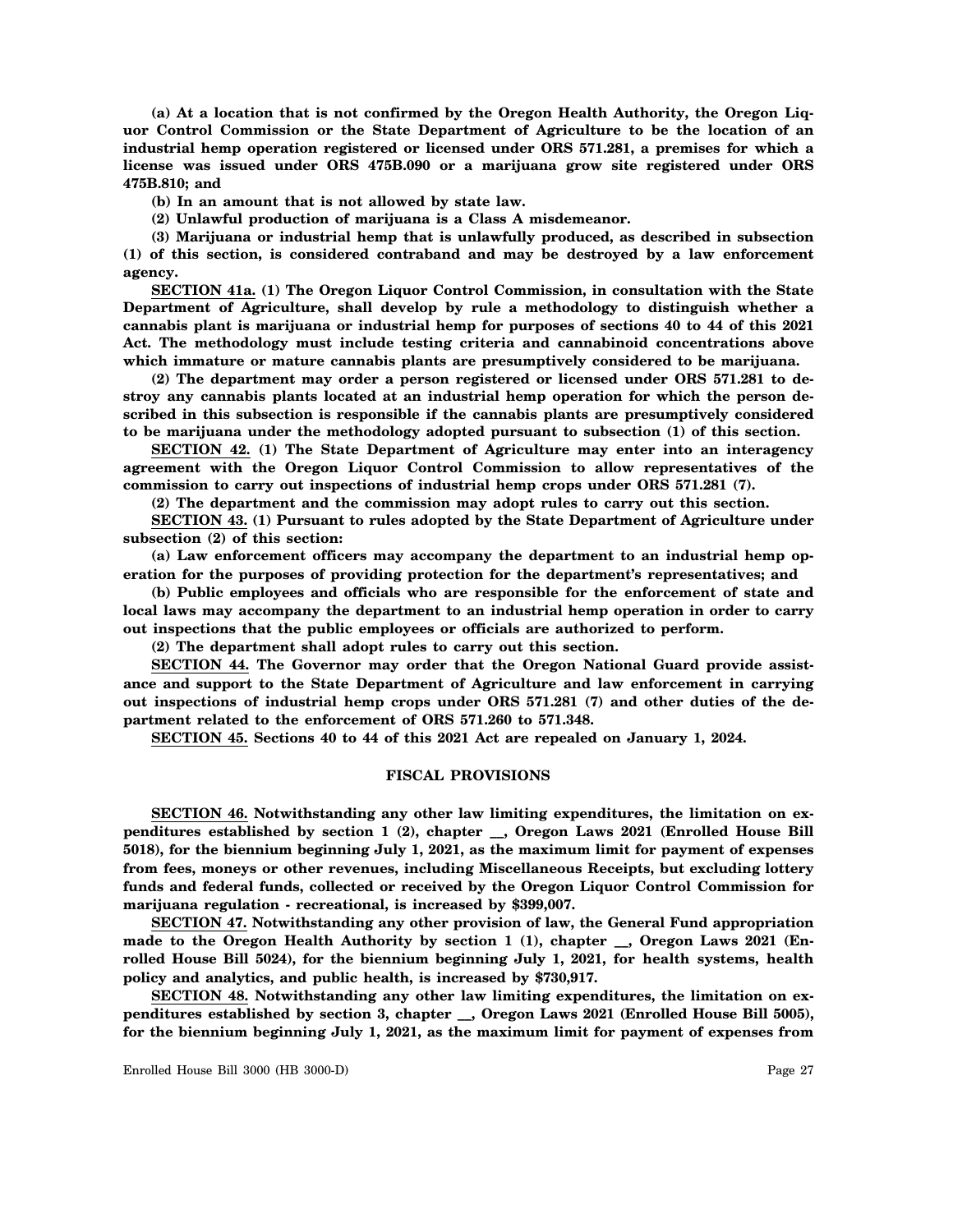**fees, moneys or other revenues, including Miscellaneous Receipts, but excluding lottery funds and federal funds, collected or received by the Oregon Criminal Justice Commission, is increased by \$3,000,000 for additional Illegal Marijuana Market Enforcement Grant Program grants.**

# **OPERATIVE DATE FOR INTRASTATE DELIVERY PROVISIONS**

**SECTION 49.** Section 8, chapter 155, Oregon Laws 2021 (Enrolled House Bill 2519), is amended to read:

**Sec. 8.** (1) Sections 2 and 3 [*of this 2021 Act*]**, chapter 155, Oregon Laws 2021,** and the amendments to ORS 475B.206, 475B.220, 475B.261 and 475B.301 by sections 4 to 7 [*of this 2021 Act*]**, chapter 155 Oregon Laws 2021,** become operative on January 1, [*2020*] **2022**.

(2) The Oregon Liquor Control Commission may take any action before the operative date specified in subsection (1) of this section that is necessary to enable the commission to exercise, on or after the operative date specified in subsection (1) of this section, all of the duties, functions and powers conferred on the commission by sections 2 and 3 [*of this 2021 Act*]**, chapter 155, Oregon Laws 2021,** and the amendments to ORS 475B.206, 475B.220, 475B.261 and 475B.301 by sections 4 to 7 [*of this 2021 Act*]**, chapter 155, Oregon Laws 2021**.

#### **CAPTIONS**

**SECTION 50. The unit captions used in this 2021 Act are provided only for the convenience of the reader and do not become part of the statutory law of this state or express any legislative intent in the enactment of this 2021 Act.**

## **EMERGENCY CLAUSE**

**SECTION 51. This 2021 Act being necessary for the immediate preservation of the public peace, health and safety, an emergency is declared to exist, and this 2021 Act takes effect on its passage.**